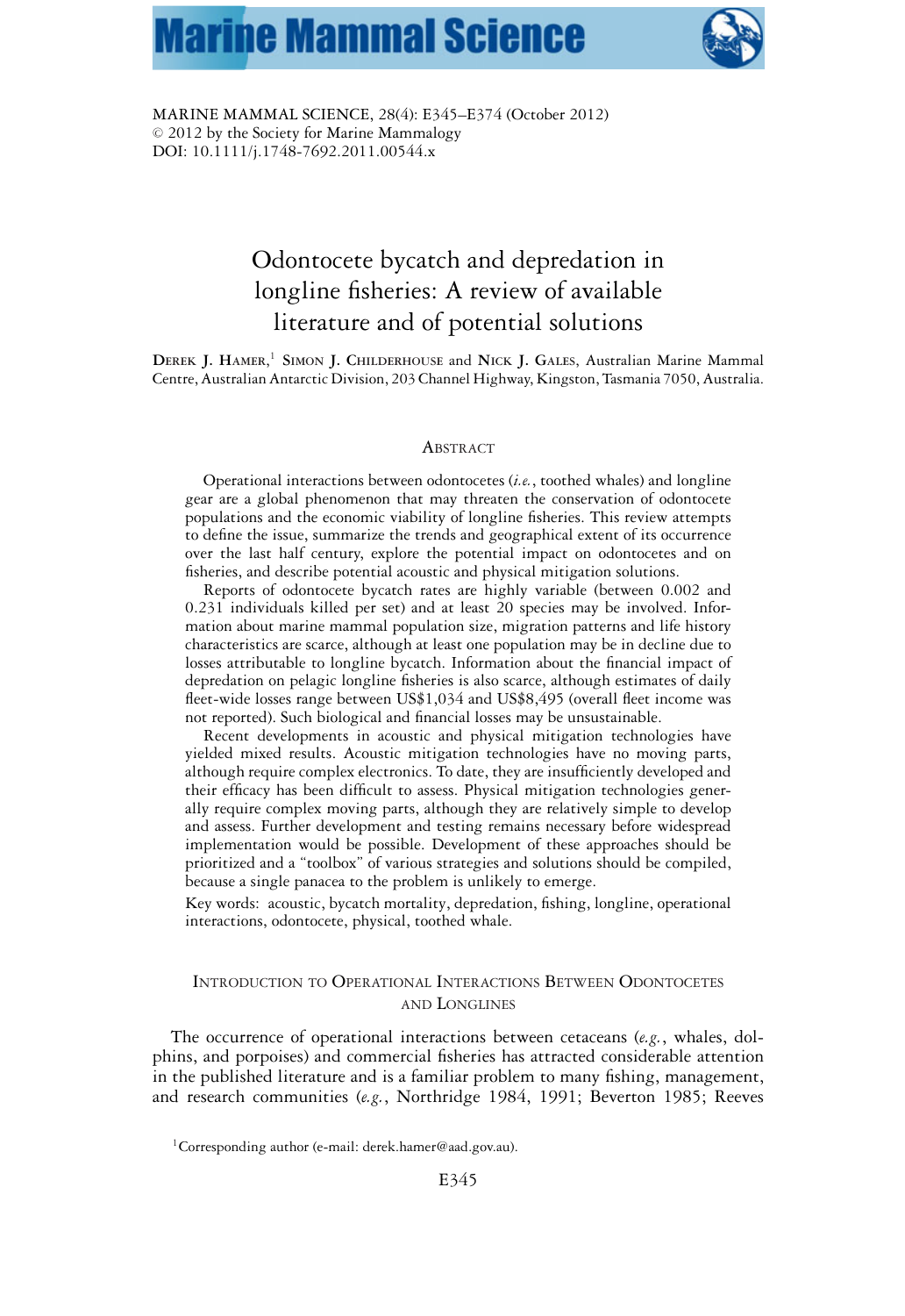*et al.* 1994; Northridge and Hofman 1999; Donoghue *et al.* 2003; Shaughnessy *et al.* 2003; Read 2005; Gilman *et al.* 2006). Operational interactions involve the simultaneous physical convergence of cetaceans and commercial fisheries upon the same spatially retracted area, often when both are in pursuit of the same fish (Northridge and Hofman 1999, Shaughnessy *et al.* 2003, Hamer *et al.* 2008, Moreno *et al.* 2008). Positive outcomes include (1) fisheries using cetaceans to indicate the presence of fish (Gosliner 1999, Northridge and Hofman 1999) and (2) cetaceans using fisheries to access an otherwise inaccessible food resource (Gilman *et al.* 2006, Moreno *et al.* 2008). Negative outcomes include threats to the viability of (1) cetacean populations when depredating individuals become bycatch and are injured or killed (Gosliner 1999, Shaughnessy *et al.* 2003, Hamer *et al.* 2008) and (2) fisheries when depredating whales remove or damage the catch (Hucke-Gaete *et al.* 2004, Ramos-Cartelle and Mejuto 2008). The negatives may be exacerbated by an increase in the level of trophic interactions due to increased competition for the same fish stock, which results in either direct reduction (through removal of fish), or indirect reduction (through trophic cascades) of target fish stocks (Northridge and Hofman 1999, Kaschner 2004). Both scenarios could reduce the overall quantity of fish available to cetacean populations (Kaschner 2004, Bakun *et al.* 2009) and fisheries (Ashford *et al.* 1996, Earle 1996), thus increasing the likelihood of operational interactions.

A growing body of information concerning the nature and extent of operational interactions between odontocetes (*i.e.*, toothed whales, dolphins, and porpoises) and longline gear has been emerging in the literature, since longlining commenced modernization in the 1950s (Yamaguchi 1989, Ward and Hindmarsh 2007). The main areas identified to be of concern are depredation and bycatch. Depredation occurs when an individual odontocete partially or completely consumes caught fish from the longline, or deters free swimming fish that may otherwise have become caught (Yano and Dahlheim 1995, Northridge and Hofman 1999, Read 2005, Gilman *et al.* 2006, Lauriano *et al.* 2009). Although depredation of bait has also been identified as an issue, there is insufficient data and information currently available to warrant in-depth consideration here. Bycatch occurs when a depredating odontocete becomes caught on a longline hook when attempting to remove the catch (Beverton 1985, Shaughnessy *et al.* 2003, Read 2005, Secchi *et al.* 2005, Indian Ocean Tuna Commission 2007).

The modernization of longlining mid-last century resulted in rapid geographic expansion, with reports of odontocetes depredating catch from longlines emerging soon after (*e.g.*, Iwashita *et al.* 1963, Sivasubramaniam 1964, Mitchell 1975). The growing number of reported incidences since that time suggests the phenomenon may have become a significant economic problem for affected longline fisheries and a significant conservation and welfare problem for affected odontocete populations. This review attempts to (1) define the issue, (2) summarize the available literature to determine temporal trends and geographical extent of catch depredation by and bycatch of odontocetes, (3) explore the impacts of depredation on fisheries and bycatch on odontocete populations, and (4) describe the acoustic and physical tools being developed to mitigate the problem.

# SUMMARY OF ODONTOCETE DEPREDATION AND BYCATCH REPORTS IN THE REVIEWED **LITERATURE**

The compilation and interpretation of the accessible literature may be useful in revealing the nature and extent of the problem and may provide insights into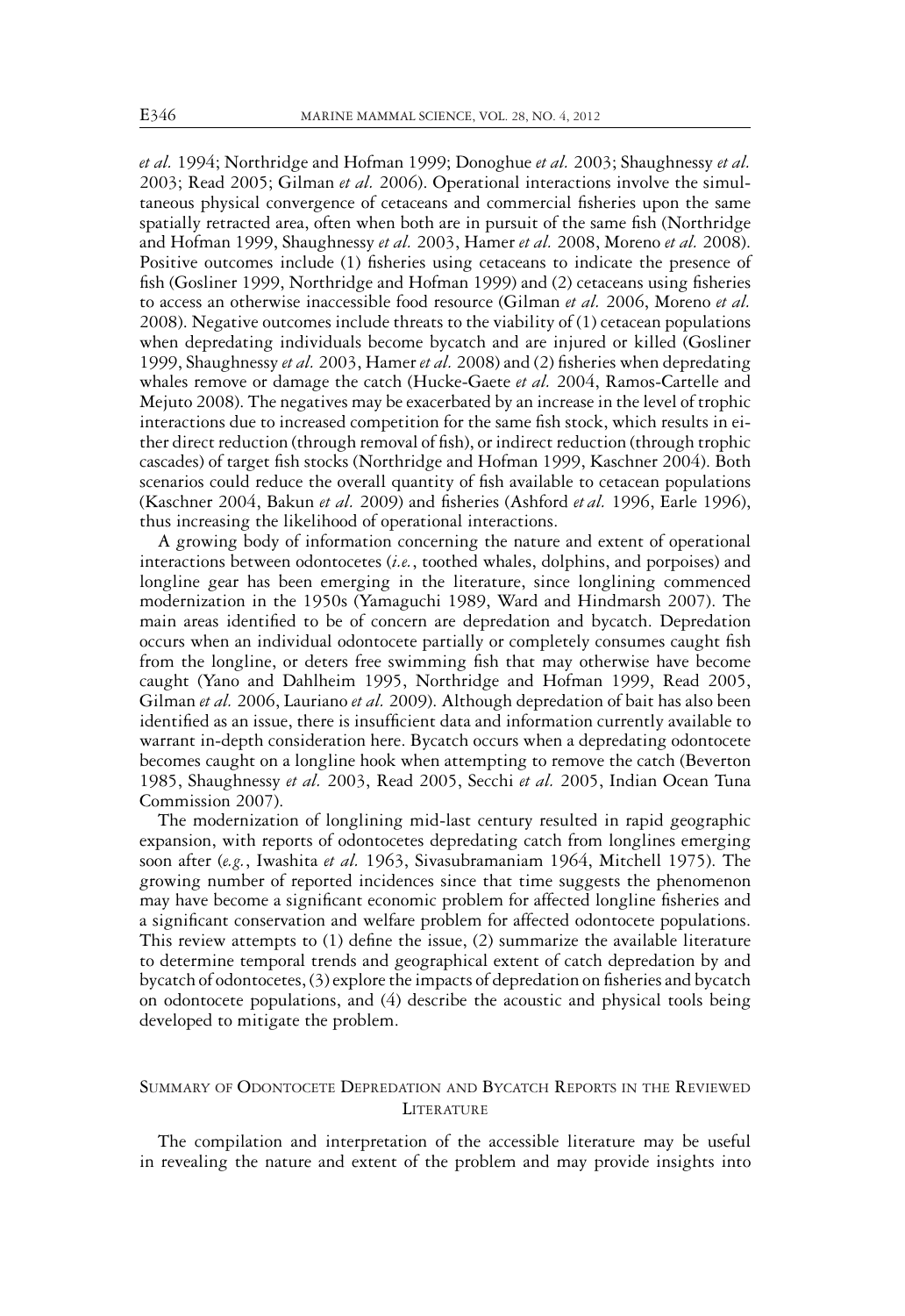how to mitigate the impact of one or both. The literature cited was restricted to peer reviewed documents (articles and reports) that referred to fishery logbook or observer data, specifically relating to operational interactions between odontocetes and longline fisheries. Electronic search engines and databases were used, such as Web of Science, Current Contents, Google Scholar, and general internet searches, using keywords such as: whale, cetacean, odontocete (and individual species names), depredation, and bycatch.

The literature search identified 32 peer reviewed documents matching the specified criteria, published between 1964 and 2010 (Table 1). Early documents merely acknowledged the occurrence of catch depredation, with the first specific account of an odontocete being bycaught on a longline hook emerging in 1983 (Di Natale and Mangano 1983). Nonetheless, the literature has remained focused on the effects on the fishery, with 23 reports of depredation compared with 12 reports of bycatch (Table 1). Twenty-two reports have emerged since 2000, amounting to over twice the number produced over the previous four decades combined (Fig. 1). This recent spike suggests an increase in awareness and interest in the issue.

The literature cited indicates that 20 odontocete species have been involved in operational interactions with longline gear. Fifteen species were confirmed to have either depredated from, or have become bycaught on, longline hooks (Table 1). The five remaining species (*i.e.*, rough toothed dolphin, *Steno bredanensis*; spinner dolphin, *Stenella longirostris*; Atlantic humpback dolphin, *Sousa teuszii*; melon-headed whale, *Peponocephala electra*; and pygmy killer whale, *Feresia attenuata*) were mentioned in the literature cited, but were involved in unverified, anecdotal and unquantified events (Northridge 1984, Nishida and Tanio 2001, South Pacific Regional Environment Program 2002, Culik 2004, Secchi *et al.* 2005, Watson and Kersletter 2006, Moore *et al.* 2010). Based on the literature obtained, killer whales (*Orcinus orca*) and sperm whales (*Physeter macrocephalus*) appear to be the main species involved with demersal longline fisheries at higher latitudes, while false killer whales (*Pseudorca crassidens*) and pilot whales (*Globicephala* spp.) appear to be the main species involved with pelagic longline fisheries at lower latitudes. The problem also appears to be geographically widespread, with reports of depredation from and bycatch on longlines confirmed in 25 locations, from the equator to high latitudes in both hemispheres and in all of the world's major oceans (Fig. 2).

Some key events may explain the recent increase in the number of reports emerging in the available literature. Since the 1940s and 1950s, some odontocete populations appear to have benefited from increased international protection instruments, such as the Convention on International Trade in Endangered Species (CITES) and the International Convention for the Regulation of Whaling (ICRW). During the same period, fishing effort has increased to meet the demands of a burgeoning human population (United Nations 2009) with changing dietary needs (Duarte *et al.* 2009). This situation is likely to have increased the probability of odontocetes encountering fishing gear, thus resulting in increased incidences of depredation and bycatch (Northridge 1984, 1991; Jefferson 1994; Reeves *et al*. 1994; South Pacific Regional Environment Program 2002; Donoghue *et al.* 2003; Gilman *et al.* 2006). As such, the recent growth in the volume of literature may reflect an increase in the motivation of fishermen to find ways of mitigating catch depredation, in a bid to improve or maintain catch returns, at a time when increased operational costs (*i.e.*, fuel and freight) and depleted fish stocks (*i.e.*, overfishing) are eroding profits (Northridge and Hofman 1999, Ebert *et al.* 2009, Food and Agriculture Organization 2009). The emergence of this information has encouraged relevant conservation and management organizations to characterize the problem and to explore mitigation strategies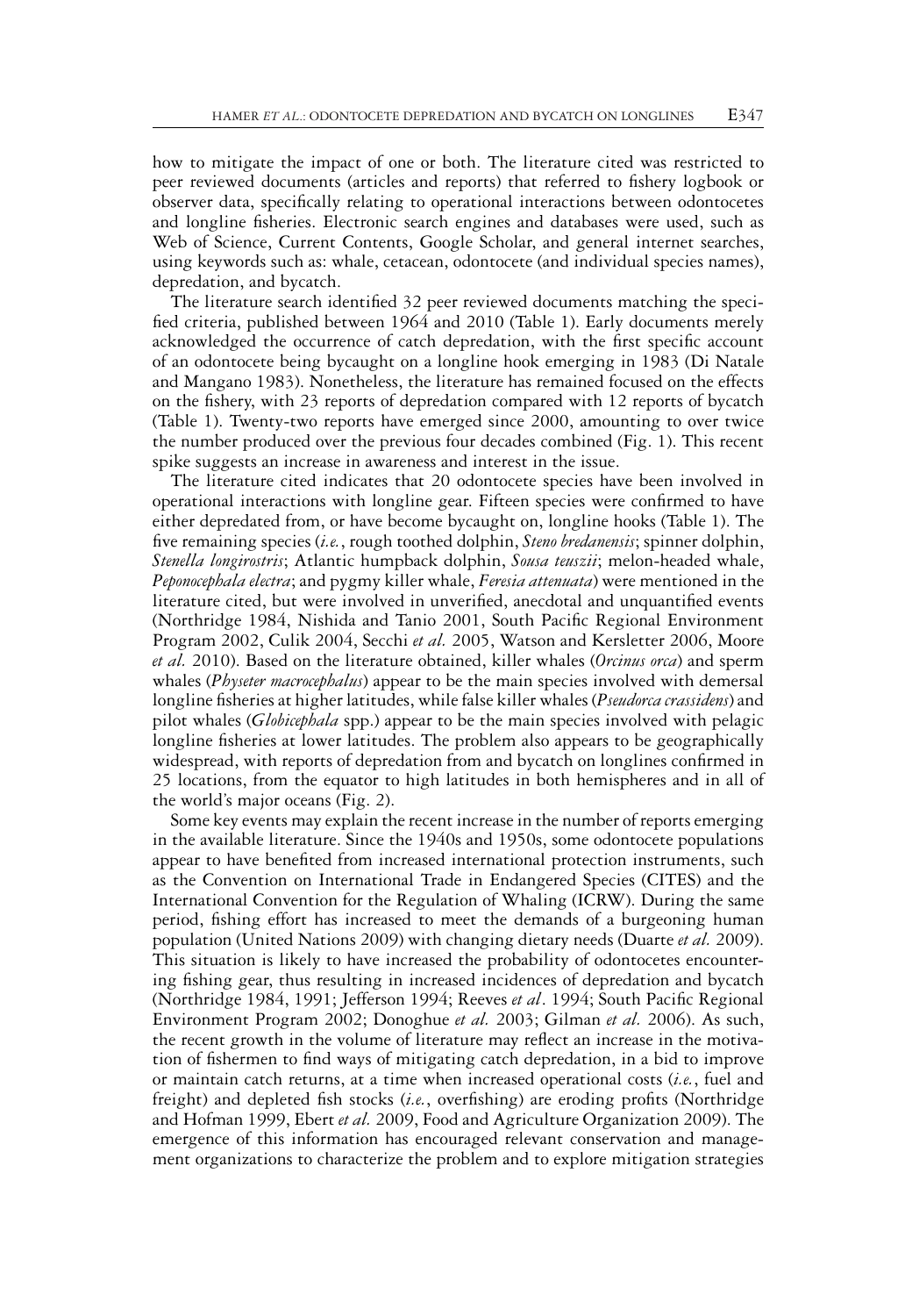| gear, inferred from or quantified in the literature reviewed                                          |                                                                      |                 |               |                                      |                              |                                  |                       | Table 1. Summary of operational interactions (i.e., catch depredation and bycatch) between odontocetes and pelagic and demersal longline fishing |                              |
|-------------------------------------------------------------------------------------------------------|----------------------------------------------------------------------|-----------------|---------------|--------------------------------------|------------------------------|----------------------------------|-----------------------|--------------------------------------------------------------------------------------------------------------------------------------------------|------------------------------|
|                                                                                                       |                                                                      |                 |               |                                      | Catch depredation<br>details |                                  | Whale bycatch details |                                                                                                                                                  |                              |
|                                                                                                       |                                                                      | Fishery details |               | Percent                              | Percent                      | Percent                          |                       |                                                                                                                                                  |                              |
| Whale species<br>involved                                                                             | Species                                                              | Region of       | Gear          | affected <sup>c</sup><br>of sets     | of catch                     | of whales<br>hooked              | (animals/set)<br>Rate | Source<br>Author(s)                                                                                                                              | Year                         |
|                                                                                                       | targeted                                                             | interaction     | configuration |                                      | damaged <sup>c</sup>         |                                  |                       |                                                                                                                                                  |                              |
|                                                                                                       |                                                                      | $\Omega$        |               |                                      | 55                           |                                  |                       | Sivasubramaniam                                                                                                                                  | 1964                         |
| KW, FKW                                                                                               |                                                                      |                 | ≏             |                                      |                              |                                  |                       | Mitchell                                                                                                                                         | 1975                         |
| <b>GTB</b>                                                                                            |                                                                      | $_{\rm Q}$ C    |               |                                      |                              | $2^f$                            |                       | Watson                                                                                                                                           | 1981                         |
| 8                                                                                                     | S                                                                    | FAC             |               |                                      |                              |                                  |                       | Duguy and                                                                                                                                        | 1982                         |
|                                                                                                       |                                                                      |                 |               |                                      |                              |                                  |                       | Hussenot                                                                                                                                         |                              |
| S <sub>W</sub>                                                                                        |                                                                      | KO              |               |                                      |                              |                                  |                       | Di Natale and                                                                                                                                    | 1983                         |
|                                                                                                       |                                                                      |                 |               |                                      |                              |                                  |                       | Mangano                                                                                                                                          |                              |
|                                                                                                       | $S_{\rm F}$                                                          | <b>PWS</b>      |               |                                      | 25                           |                                  |                       | Matkin                                                                                                                                           | 1986                         |
| $\begin{array}{c} \mathbb{K}\mathbb{W} \\ \mathbb{K}\mathbb{W} \\ \mathbb{W} \end{array}$             | 55                                                                   | BS, PWS         |               | $(15-25)$                            |                              |                                  |                       | Dahlheim                                                                                                                                         | 1988                         |
|                                                                                                       | LT.<br>SF, GT, A                                                     | BS, GA          |               |                                      | $(13-45)$                    |                                  |                       | Yano and                                                                                                                                         | 1995                         |
|                                                                                                       |                                                                      |                 |               |                                      |                              |                                  |                       | Dahlheim                                                                                                                                         |                              |
| SW, KW                                                                                                | Ę                                                                    | SG              |               | 93                                   |                              | $\tilde{\mathcal{L}}^{\text{f}}$ | 0.07                  | Ashford et al.                                                                                                                                   | 1996                         |
| $\mathbf{K}\mathbf{W}$                                                                                | $T,$ $\mathbf{SwF}$                                                  | $\rm SB$        |               |                                      | $>90$<br>(50-100)<br>5-10    |                                  |                       | Secchi and Vaske                                                                                                                                 | 1998<br>2000<br>2001<br>2002 |
| $\mathbf{K}\mathbf{W}$                                                                                | SS, BET                                                              | $\Sigma$        |               |                                      |                              |                                  |                       | Visser                                                                                                                                           |                              |
| SRW                                                                                                   |                                                                      |                 |               |                                      |                              | 38                               |                       | Best et al.                                                                                                                                      |                              |
| ws                                                                                                    | SF                                                                   | $G\Lambda$      |               |                                      | $23^e$                       |                                  |                       | Straley et al.                                                                                                                                   |                              |
|                                                                                                       |                                                                      | ESS<br>SS       | $\sim$        |                                      |                              | $\tilde{c}^f$                    |                       | Shaughnessy et al.                                                                                                                               | 2003                         |
| $\begin{array}{c} \text{KW, } \text{B} \\ \text{SW, } \text{KW} \\ \text{SW, } \text{KW} \end{array}$ | $\begin{array}{c} \text{T, SwF}\\ \text{PT}\\ \text{PT} \end{array}$ |                 |               |                                      | $3(0-100)$                   |                                  |                       | Hucke-Gaete et al.                                                                                                                               | 2004<br>2004                 |
|                                                                                                       |                                                                      |                 |               |                                      |                              |                                  |                       | Perves et al.                                                                                                                                    |                              |
| KW, PW                                                                                                | BET, L                                                               | <b>SAus</b>     |               | $\frac{16}{13}$<br>6-80 <sup>d</sup> |                              |                                  |                       | <b>AFMA<sup>m</sup></b>                                                                                                                          | 2005                         |

E348 MARINE MAMMAL SCIENCE, VOL. 28, NO. 4, 2012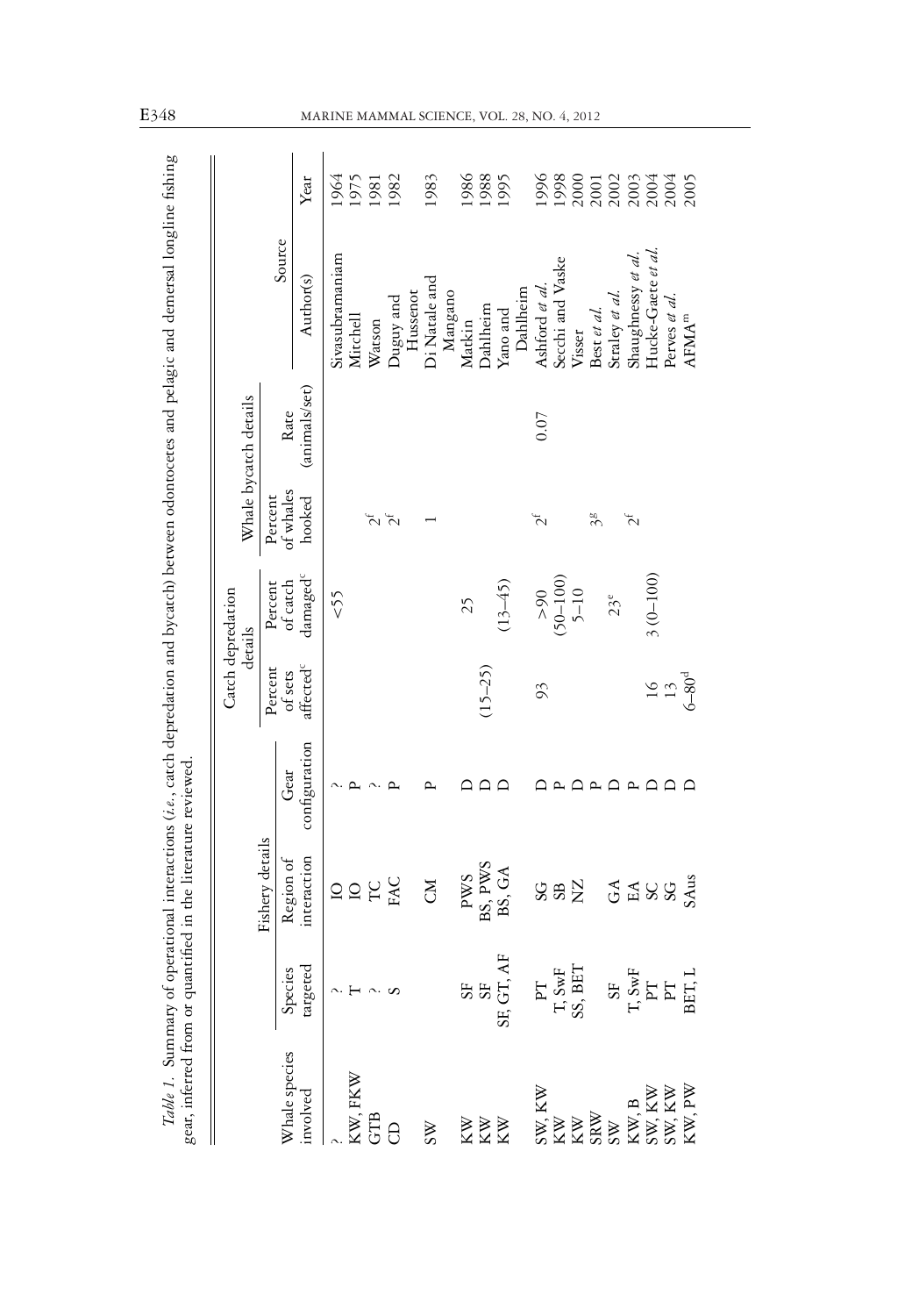| Continuec                            |                                                                                                                                                               |                                              |                |                                  |               |              |                                                                                                                                         |                                                                                                               |                                                                                                                                          |
|--------------------------------------|---------------------------------------------------------------------------------------------------------------------------------------------------------------|----------------------------------------------|----------------|----------------------------------|---------------|--------------|-----------------------------------------------------------------------------------------------------------------------------------------|---------------------------------------------------------------------------------------------------------------|------------------------------------------------------------------------------------------------------------------------------------------|
|                                      | Mangel et al.                                                                                                                                                 |                                              |                |                                  |               | $\mathsf{P}$ |                                                                                                                                         |                                                                                                               |                                                                                                                                          |
| 2008<br>2009<br>2009<br>2009<br>2010 | Hamer                                                                                                                                                         | $\begin{array}{c} 0.231 \\ 0.05 \end{array}$ |                |                                  | $rac{16}{16}$ |              |                                                                                                                                         | $\begin{array}{c} \text{SF}\\ \text{PT}\\ \text{Pr} \\ \text{Tr}, \text{BF}\\ \text{D}, \text{S} \end{array}$ |                                                                                                                                          |
|                                      | Lauriano et al                                                                                                                                                |                                              |                | $7\frac{36}{34}$ $40\frac{7}{8}$ |               | D, P         |                                                                                                                                         |                                                                                                               |                                                                                                                                          |
|                                      |                                                                                                                                                               |                                              |                |                                  |               |              |                                                                                                                                         |                                                                                                               |                                                                                                                                          |
|                                      |                                                                                                                                                               |                                              |                |                                  |               |              |                                                                                                                                         |                                                                                                               |                                                                                                                                          |
|                                      | Sigler et al.<br>Moreno et al.<br>Tixier et al.                                                                                                               |                                              |                |                                  |               |              | $\begin{array}{l} \text{BS, GA, AI} \\ \text{SCA} \\ \text{LCS} \\ \text{PC} \\ \end{array}$                                            |                                                                                                               | $\begin{array}{l} \mathrm{SW} \\ \mathrm{SW, KW} \\ \mathrm{SW, KW} \\ \mathrm{CW, B.D, SD} \\ \mathrm{FLW} \\ \mathrm{FKW} \end{array}$ |
|                                      | Ramos-Cartelle<br>and Mujeto                                                                                                                                  |                                              |                |                                  |               |              |                                                                                                                                         |                                                                                                               |                                                                                                                                          |
| 2008                                 |                                                                                                                                                               | $0.002^{k}$                                  | $\overline{8}$ | $4-16$                           | $\mathcal{L}$ |              | A, IO, P                                                                                                                                | $\mathbf{SwF}$                                                                                                | ${\rm FKW}$                                                                                                                              |
|                                      | et al.                                                                                                                                                        |                                              |                |                                  |               |              |                                                                                                                                         |                                                                                                               |                                                                                                                                          |
| 2008                                 | Hernandez-Milian                                                                                                                                              |                                              |                | $\sqrt{2}$                       | $(1-9)$       |              | B, AA                                                                                                                                   | T, SwF, S                                                                                                     | ${\tt FKW}$                                                                                                                              |
|                                      | Zollert and Read <sup>n</sup><br>Dalla Rosa and<br>Secchi<br>Williams <i>et al.</i><br>Roche <i>et al.</i><br>Roche <i>et al.</i><br>Forney and<br>Forney and |                                              |                |                                  |               |              |                                                                                                                                         |                                                                                                               |                                                                                                                                          |
|                                      |                                                                                                                                                               | $0.003^{k}$                                  | 671            |                                  |               |              |                                                                                                                                         |                                                                                                               |                                                                                                                                          |
| 2007<br>2007<br>2007                 |                                                                                                                                                               |                                              |                |                                  |               |              |                                                                                                                                         |                                                                                                               |                                                                                                                                          |
|                                      |                                                                                                                                                               |                                              |                | $0.50$<br>42                     |               |              | 34                                                                                                                                      | $\mathbf{T}, \mathbf{SwF}, \mathbf{S}$ PT                                                                     | $\begin{array}{c}\text{KW}\\ \text{KW}\\ \text{Arious}^a\end{array}$                                                                     |
|                                      |                                                                                                                                                               |                                              |                |                                  |               |              |                                                                                                                                         |                                                                                                               |                                                                                                                                          |
|                                      |                                                                                                                                                               |                                              |                | $>50$<br>$6-20$<br>$12(1-47)$    |               |              |                                                                                                                                         |                                                                                                               |                                                                                                                                          |
|                                      |                                                                                                                                                               |                                              |                |                                  |               |              |                                                                                                                                         |                                                                                                               |                                                                                                                                          |
| 2006<br>2006<br>2007<br>2007         | Bell et al.<br>Kock et al.                                                                                                                                    |                                              |                |                                  |               |              | $\begin{array}{c} \mathbb{E}\mathbf{A}\\ \mathbb{SG},\, \mathbb{P}\mathbb{E}\mathbb{I}\\ \mathbb{F}\\ \mathbb{S}\mathbb{B} \end{array}$ | $\begin{array}{c} T, \textsc{SwF} \\ \textsc{PT} \\ \textsc{KM} \\ T, \textsc{SwF} \end{array}$               | $\begin{array}{l} \begin{array}{lcl} \text{KW, FKW, B, D} \\ \text{SW, KW} \\ \text{BD} \\ \text{KW} \end{array} \end{array}$            |
|                                      |                                                                                                                                                               |                                              | $\frac{1}{2}$  |                                  |               |              |                                                                                                                                         |                                                                                                               |                                                                                                                                          |
|                                      |                                                                                                                                                               |                                              |                |                                  |               |              |                                                                                                                                         |                                                                                                               |                                                                                                                                          |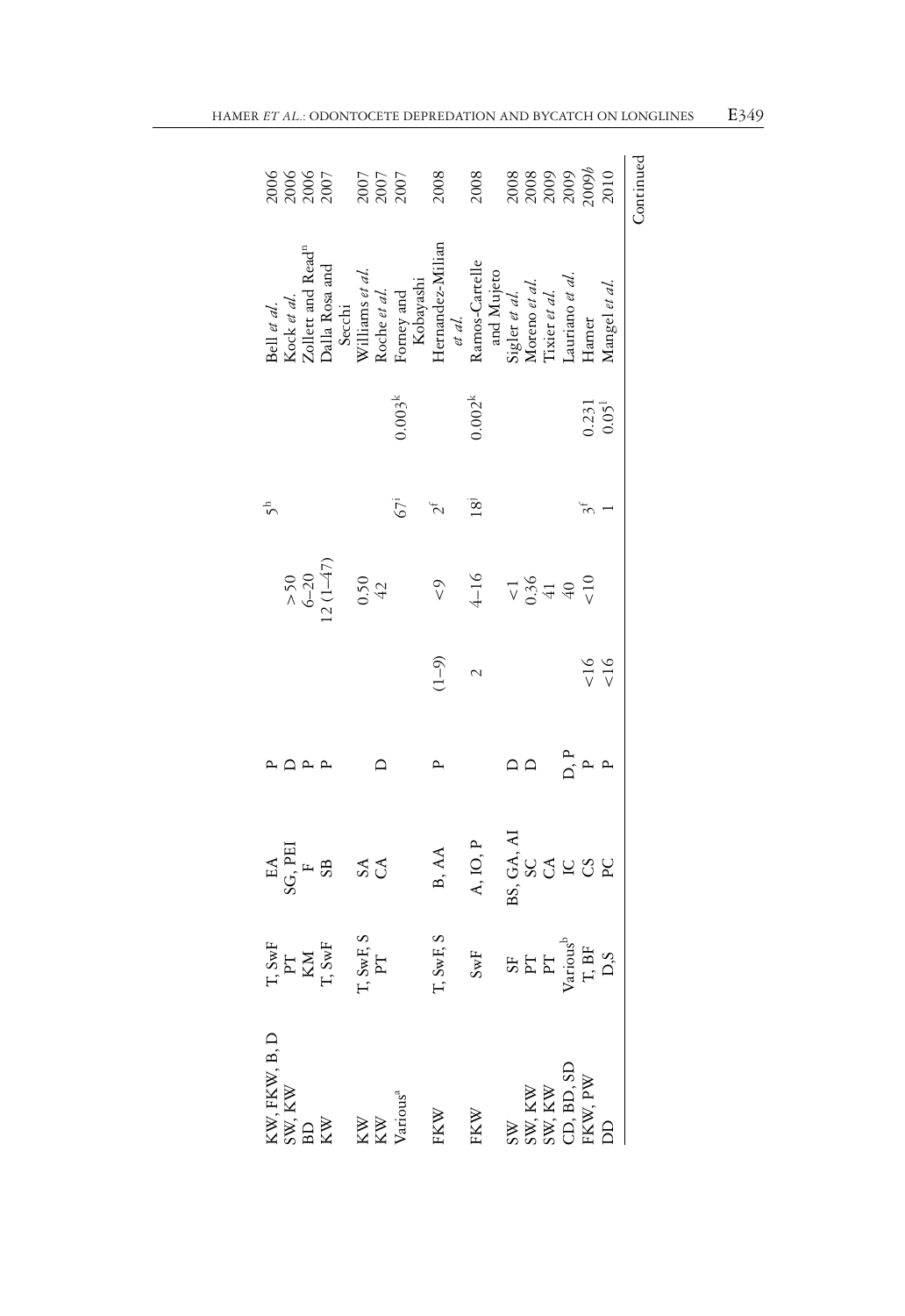Table 1. (Continued) *Table 1. (Continued)*

> Whale species abbreviations: Whale species abbreviations:

DD, Dusky dolphin (Lagenorbynchus obscurna); FKW, False killer whale (Pseudorca crassidens); GTB, Ginko-toothed beaked whale (Mesophodon ginkgodens); HW, Humpback whale (Megaptera novaengliae); KW, Killer whale (Orcinus orca); PW, Pilot whale (Globicephala spp.); RD, Risso's dolphin (Grampus griseus); SD, Striped dolphin (Stenella coeruleoalba); SPD, Pantropical spotted dolphin (Stenella attenuata); SRW, Southern Right Whale (Eubalaena B, Unidentified baleen whale species (Mysticeti); BBW, Blainsville's beaked whale (Mesoplodon densirostris); BD, Bortlenose dolphin (Tursiops B, Unidentified baleen whale species (Mysticeti); BBW, Blainsville's beaked whale (*Mesoplodon densirostris*); BD, Bottlenose dolphin (*Tursiops* truncatus); BW, Bryde's whale (Balaenoptera edeni); CD, Common dolphin (Delphinus delphis); D, Unidentified small toothed whale species (Odontoceti); *truncatus*); BW, Bryde's whale (*Balaenoptera edeni*); CD, Common dolphin (*Delphinus delphis*); D, Unidentified small toothed whale species (Odontoceti); DD, Dusky dolphin (*Lagenorhynchus obscurus*); FKW, False killer whale (*Pseudorca crassidens*); GTB, Ginko-toothed beaked whale (*Mesoplodon ginkgodens*); HW, Humpback whale (*Megaptera novaengliae*); KW, Killer whale (*Orcinus orca*); PW, Pilot whale (*Globicephala* spp.); RD, Risso's dolphin (*Grampus griseus*); SD, Striped dolphin (*Stenella coeruleoalba*); SPD, Pantropical spotted dolphin (*Stenella attenuata*); SRW, Southern Right Whale (*Eubalaena* australis); SW, Sperm whale (Physeter macrocephalus). *australis*); SW, Sperm whale (*Physeter macrocephalus*).

Fish species abbreviations: Fish species abbreviations:

AF, Arrowtooth flounder (*Atheresthes stomias*); BET, Blue-eye trevalla/bluenose (*Hyperoglyphe antarctica*); BF, Billfish (Istiophoridae and Xiphiidae); D, Dorado (Coryphaena hippurus); GT, Greenland turbot/halibut (Reinhardiius hippoglosoides); KM, King mackerel (Scomberonorus cavalla); L, Unspecified Dorado (*Coryphaena hippurus*); GT, Greenland turbot/halibut (*Reinhardtius hippoglossoides*); KM, King mackerel (*Scomberomorus cavalla*); L, Unspecified ling species (Genypterus spp.); PT, Patagonian toothfish (Dissostichus eleginoides); S, Unspecified shark species (Selachimorpha); SF, Sablefish (Anghopoma ling species (*Genypterus* spp.); PT, Patagonian toothfish (*Dissostichus eleginoides*); S, Unspecified shark species (Selachimorpha); SF, Sablefish (*Anoplopoma* AF, Arrowtooth flounder (Atheresthes stomias); BET, Blue-eye trevalla/bluenose (Hyperoglyphe antarctica); BF, Billfish (Istiophoridae and Xiphiidae); D. funbria); SS, School shark (Galeerhinus galeus); SWF, Swordfish (Xiphias gladius); T, Tuna (Thunus spp.). *fimbria*); SS, School shark (*Galeorhinus galeus*); SWF, Swordfish (*Xiphias gladius*); T, Tuna (*Thunnus* spp.).

Region abbreviations: Region abbreviations:

Coral Sea; EA, eastern Australia; F, Florida; FAC, French Atlantic coast; GA, Gulf of Alaska; IC, Italian coast; IO, Indian Ocean; NZ, New-Zealand; P, Pacific; PC, Peruvian coast; PEI, Prince Edward Island; PWS, Prince William Sound; SA, South Africa; SAus, southern Australia; SB, southern Brazil; A, Atlantic; AA, Azores Archipelago; AI, Aleutian Islands; B, Brazil; BS, Bering Sea; CA, Crozet Archipelago; CM, central Mediterranear; CS, A, Atlantic; AA, Azores Archipelago; AI, Aleutian Islands; B, Brazil; BS, Bering Sea; CA, Crozet Archipelago; CM, central Mediterranean; CS, Coral Sea; EA, eastern Australia; F, Florida; FAC, French Atlantic coast; GA, Gulf of Alaska; IC, Italian coast; IO, Indian Ocean; NZ, New-Zealand; P, Pacific; PC, Peruvian coast; PEI, Prince Edward Island; PWS, Prince William Sound; SA, South Africa; SAus, southern Australia; SB, southern Brazil; SC, southern Chile; SG, South Georgia; TC, Taiwanese coast. SC, southern Chile; SG, South Georgia; TC, Taiwanese coast.

Additional details: Additional details:

apW, FKW, SPD, BD, BBW, RD, SW, BD, CD, and HW. aPW, FKW, SPD, BD, BBW, RD, SW, BD, CD, and HW.

<sup>b</sup>Unspecified fish species. bUnspecified fish species.

"Values are averages or estimates; values in parentheses are ranges. cValues are averages or estimates; values in parentheses are ranges.

 ${}^46%$  of sets affected, calculated from industry data; 80% of sets affected, derived from anecdotal information from fishermen.  $^{4}6\%$  of sets affected, calculated from industry data; 80% of sets affected, derived from anecdotal information from fishermen.

'Inferred from a reduction in the catch rate of the targeted fish. eInferred from a reduction in the catch rate of the targeted fish. fDead animals recorded.

<sup>8</sup>Entanglement mortalities. Dead animals recorded.

h5 animals hooked; 2 dead (1 KW and 1 D) and 3 released alive. h5 animals hooked; 2 dead (1 KW and 1 D) and 3 released alive. <sup>g</sup>Entanglement mortalities.

67 hooked; 7 dead (2 PW, 2 FKW, 1 SpD, 1 BD, and BBW) and 60 released alive. i67 hooked; 7 dead (2 PW, 2 FKW, 1 SpD, 1 BD, and BBW) and 60 released alive.

j18 animals hooked; proportion dead and released alive not specified. 118 animals hooked; proportion dead and released alive not specified.

EDerived retrospectively from figures presented in the results of the study. kDerived retrospectively from figures presented in the results of the study.

In addition, harpooning of dolphins for bait was occasionally observed. In addition, harpooning of dolphins for bait was occasionally observed.

<sup>m</sup>Australian Fisheries Management Authority. mAustralian Fisheries Management Authority.

"Study of a troll fishery—included here due to the relevance of the depredation mitigation strategy to longline fishing.  $^\circ$ Study of a troll fishery—included here due to the relevance of the depredation mitigation strategy to longline fishing.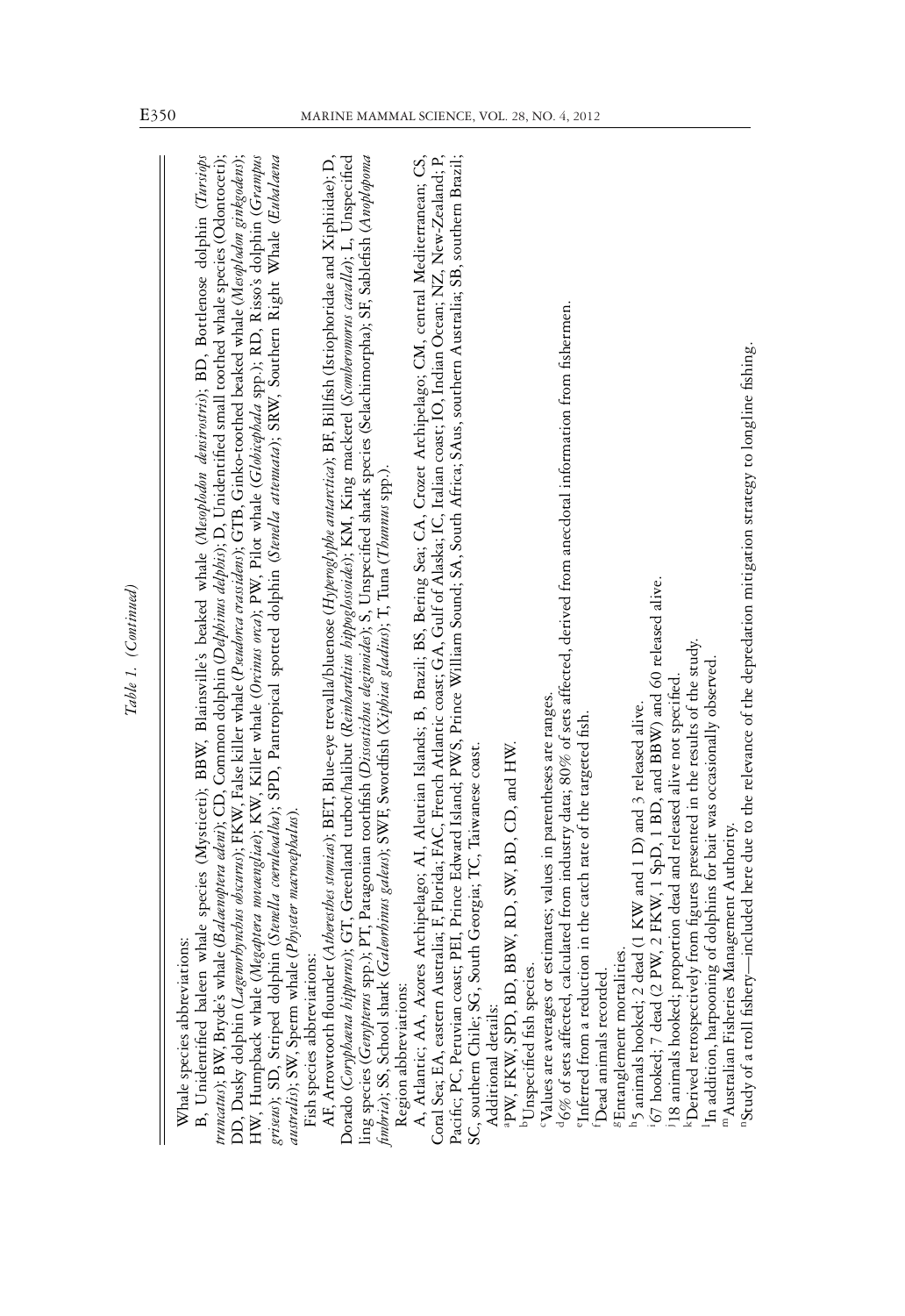

*Figure 1.* Decadal summary of the number of reviewed reports of operational interactions between odontocetes and longline gear over the last 50 yr (the 2000s includes one study published in early 2010).

that facilitate the continued conservation of recovering cetacean populations and to minimize mounting pressure on the economic viability of fisheries. Mitigation of odontocete bycatch and catch depredation has been prioritized by some fisheries in recent times, indicating that stakeholders rank its importance highly, relative to other issues that impact fishery viability (Donoghue *et al.* 2003, Australian Fisheries Management Authority 2005).

## IMPACTS OF BYCATCH ON ODONTOCETES

Longline gear poses a significant injury and drowning risk to depredating odontocetes, which affect the welfare of individuals and the conservation of populations (Ashford *et al.* 1996, Northridge and Hofman 1999, Visser 2000, South Pacific



*Figure 2.* Geographic distribution of operational interactions (inferred and quantified) between odontocetes and longline gear (gray areas) in accessible reports.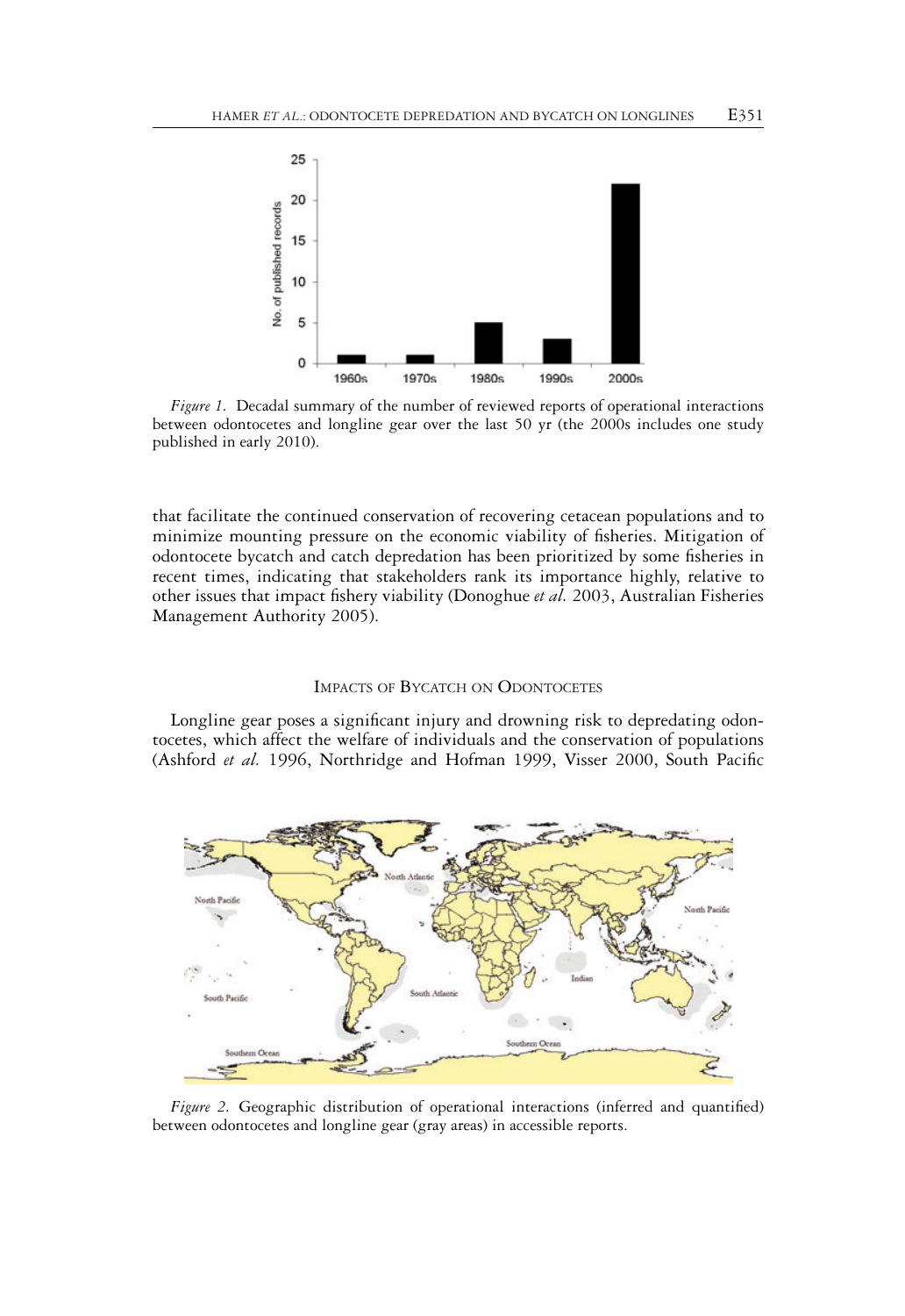Regional Environment Program 2002, Secchi *et al.* 2005, Gilman *et al.* 2006, Forney and Kobayashi 2007, Hamer 2009*a*, Lauriano *et al.* 2009, Reeves *et al.* 2009). Some individuals may accidentally ingest a hook when they depredate catch from longline hooks, which may become lodged in their mouth, throat, or stomach (Secchi *et al.* 2005, Fig. 3A). These events may lead to internal injuries, infections, starvation, or even eventual death (Best *et al.* 2001). Some hooked individuals may be unable to reach the surface to breathe, thus leading to a more immediate death by drowning (Hamer 2009*a*). Depredating odontocetes are also often conspicuous, especially during hauling when they are close to the vessel, which may lead to fishermen becoming frustrated and attempting to shoot individuals (Northridge and Hofman 1999). The impact of these mortalities at a population level is difficult to determine, because there are currently inadequate data available to estimate bycatch or mortality levels, or to determine historical and current levels (thus trends) in population size.

The distributions of most of the 72 extant odontocete species overlap geographically with longline fishing activities in some part of their range (Northridge 1984, Bjordal and Løkkeborg 1996, Culik 2004, Carwardine 2006). This is corroborated by the occurrence of operational interactions of 20 of the 72 extant odontocete species with longline fisheries (Table 1). The literature cited provides insights into this issue, although there is a much larger source from anecdotal, qualitative, unverified, and fishery dependent reports, indicating the occurrence of a much larger and chronic welfare and conservation problem.

A recent, intensive study of operational interactions between two odontocete species and a pelagic longline fishery in Hawaiian waters, based on independent longline observer programs and odontocete population surveys during the 1990s and 2000s, indicated that the decline of two odontocete populations may be attributable to bycatch mortalities on pelagic longline hooks (*e.g.*, pilot whale: Waring *et al.* 2006, Garrison 2007; false killer whale: Forney and Kobayashi 2007, Reeves *et al.* 2009). Nonetheless, establishing a robust quantitative link is difficult in the absence of reliable estimates of odontocete bycatch and populations, and of quantitative overlap, which is unlikely to occur with the data currently available (Hamer *et al.* 2008, 2009, Indian Ocean Tuna Commission 2010). This problem is further exacerbated by under reporting in fishery logbooks, which occurs because fishermen are typically fearful of the negative consequences of reporting accurately (Moore *et al.* 2010).

Recent advances in population genetics have made it possible to identify "management units," which may assist in ensuring the biological importance of subpopulations is not underestimated (Pimper *et al.* 2010). Notwithstanding, most odontocete species have low reproductive rates and correspondingly low intrinsic capacities for increase, suggesting that even low levels of additional or unnatural mortality may cause decline (Leatherwood *et al.* 1983, Wade 2002, Culik 2004, Miller 2007). This is further complicated by the growing number of reports of genetic subdivision within what were previously thought to be single populations (*e.g.*, killer whale: Pilot *et al.* 2010; false killer whale: Chivers *et al.* 2007; common dolphin: Bilgmann *et al.* 2008; bottlenose dolphin: Krutzen *et al.* 2004). Nonetheless, this technology will allow more appropriate management strategies to be developed and implemented in the future, which take into account the genetic diversity *within* a species.

Although an individual odontocete is faced with the risk of injury or death when depredating from longlines, it may receive considerable foraging and energetic benefits by doing so. Some fish species caught on longlines may be unavailable to depredating odontocetes under natural conditions, because those fish are too large, too fast to catch, or occur in very deep waters (Gilman *et al.* 2006, Tixier *et al.* 2009). Fish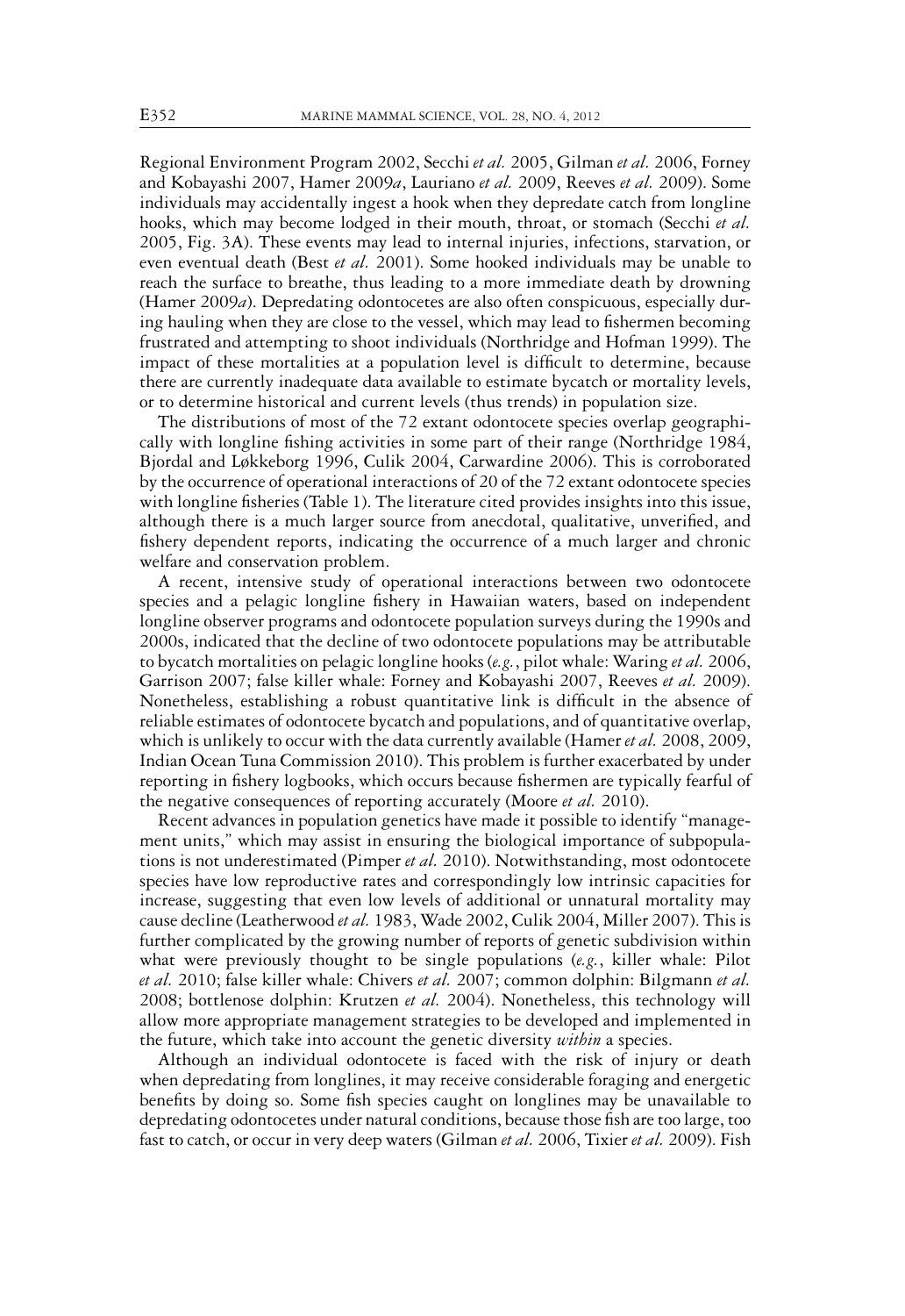

*Figure 3.* (A) False killer whale caught on a pelagic longline hook in Hawaiian waters (*source*: US National Marine Fisheries Service), (B) albacore depredated by odontocetes, with the torso completely removed from behind the gill plates, (C) odontocete tooth lacerations on torso of depredated albacore, (D) for comparison, damage caused by depredating shark, showing much cleaner removal of torso, (E) small bight marks on a sardine (*Sardinops sagax*) used for bait, probably caused by small depredating fish or squid, (F) large numbers of small fish in the vicinity of longline fishing gear that may be involved in bait depredation.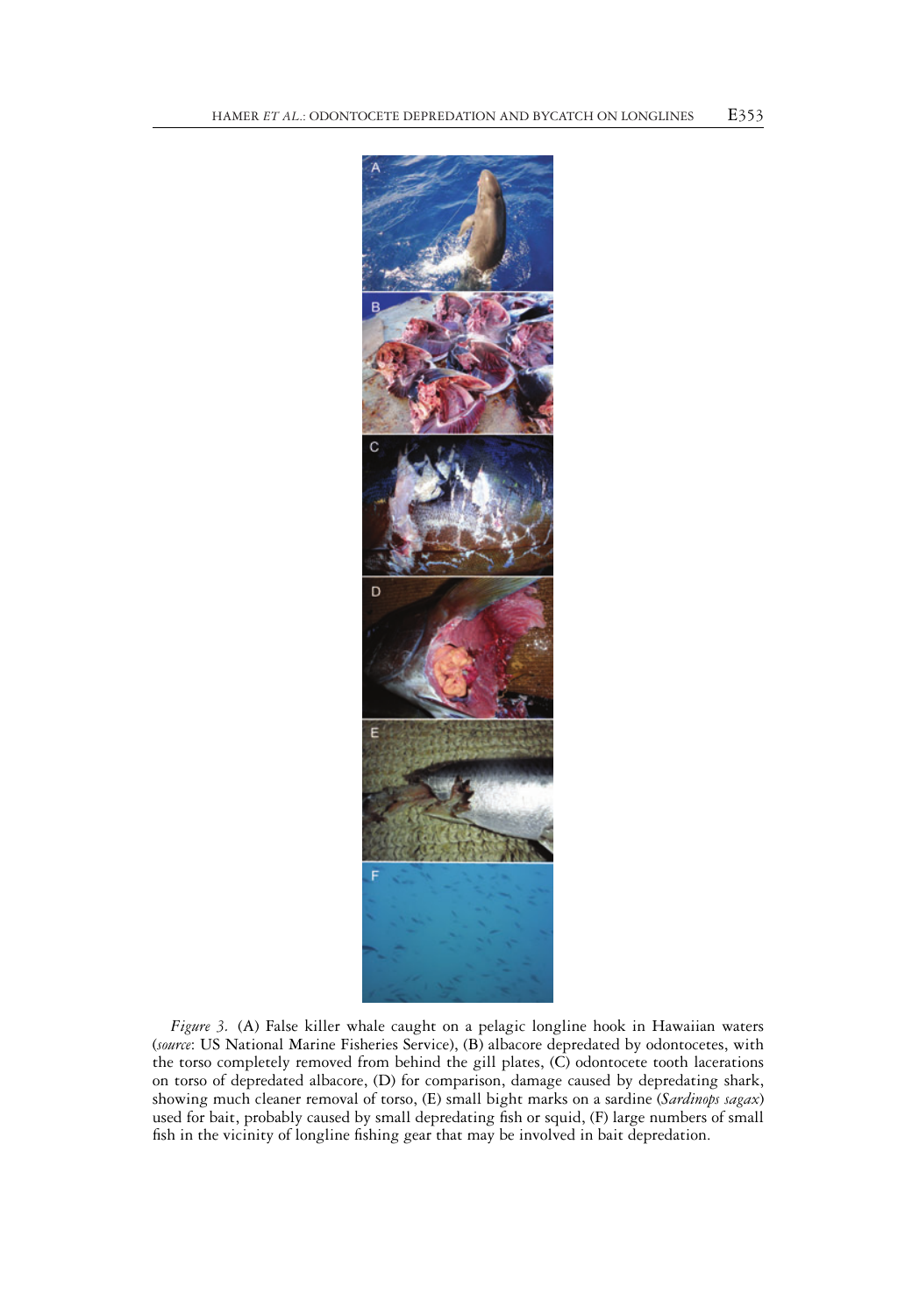caught on longlines may offer an energetic advantage to depredating odontocetes, because they can be consumed without the need for deep dives or prolonged pursuits (Guinet *et al.* 2007). If an individual odontocete can develop a strategy to avoid becoming bycatch and the activities of the longline fishery they depredate from is frequent and predictable, then they may be at an energetic advantage compared with other individuals of the same species that forage naturally.

#### IMPACTS OF DEPREDATION ON LONGLINE FISHERIES

Although concerns about the welfare and conservation of depredating odontocetes have become more common in recent times, concerns about the economic impact of depredation on affected longline fisheries have persisted since the 1960s (Dahlheim 1988, Yano and Dahlheim 1995, South Pacific Regional Environment Program 2002, Australian Fisheries Management Authority 2005, Indian Ocean Tuna Commission 2007). Depredation can reduce the overall size and condition of the landed catch, because target fish may be deterred from taking baited hooks, or caught fish may be damaged or removed completely (Yano and Dahlheim 1995, Northridge and Hofman 1999, Gilman *et al.* 2006, Hamer 2009*b*, Lauriano *et al.* 2009). When depredation occurs, affected fisheries are likely to experience sporadic, seasonal, or ongoing reductions in profit, which may lead to economic decline, especially if the problem persists.

When depredating odontocetes attack fish caught on longline hooks, they often remove the entire torso from behind the gill plates (Fig. 3B), or leave tooth lacerations on the torso (Fig. 3C). Odontocete teeth are pencil-like and tend to tear the skin and flesh of the caught fish, causing extensive damage. The nature of this damage is distinct from that caused by sharks, which tend to remove clean, bite-shaped portions of flesh from the torso of caught fish with their blade-like teeth, leaving the surrounding flesh relatively undamaged (Fig. 3D). Distinguishing between odontocete and shark depredation is important for (1) ensuring the correct attribution of damage to each depredating taxa and (2) selecting the correct mitigation method. Anecdotal accounts suggest that odontocetes may also be blamed for shark depredation. This is because depredating odontocetes surface frequently to breathe often in the vicinity of fishing vessels, thus are much more conspicuous than sharks. These instances may result in the overestimation of whale depredation and the underestimation of shark depredation.

In addition to impacting directly on the catch, depredating odontocetes may damage the fishing gear when they remove caught fish, specifically hooks, or larger portions of the longline gear, especially if they become caught themselves (Northridge and Hofman 1999, Gilman *et al.* 2006). Furthermore, small odontocetes (*i.e.*, dolphins) may partly (Fig. 3E) or completely remove baits directly from the hook (Secchi *et al.* 2005, McPherson *et al.* 2008). However, large quantities of small pelagic fish have been observed grazing on discarded baits and around baited hooks as they are hauled aboard the vessel at the end of a set (Hamer, personal observation; Fig. 3F). This suggests small pelagic fish or squids, rather than odontocetes, may be responsible for depredating baits on some occasions.

The damage to caught fish and deterrence of target fish by depredating toothed whales is likely to result in financial losses to affected fisheries. Two studies conducted in the Bering Sea, northeast Pacific, between 1977 and 1989 estimated the daily economic cost of killer whale depredation to each vessel across a Greenland demersal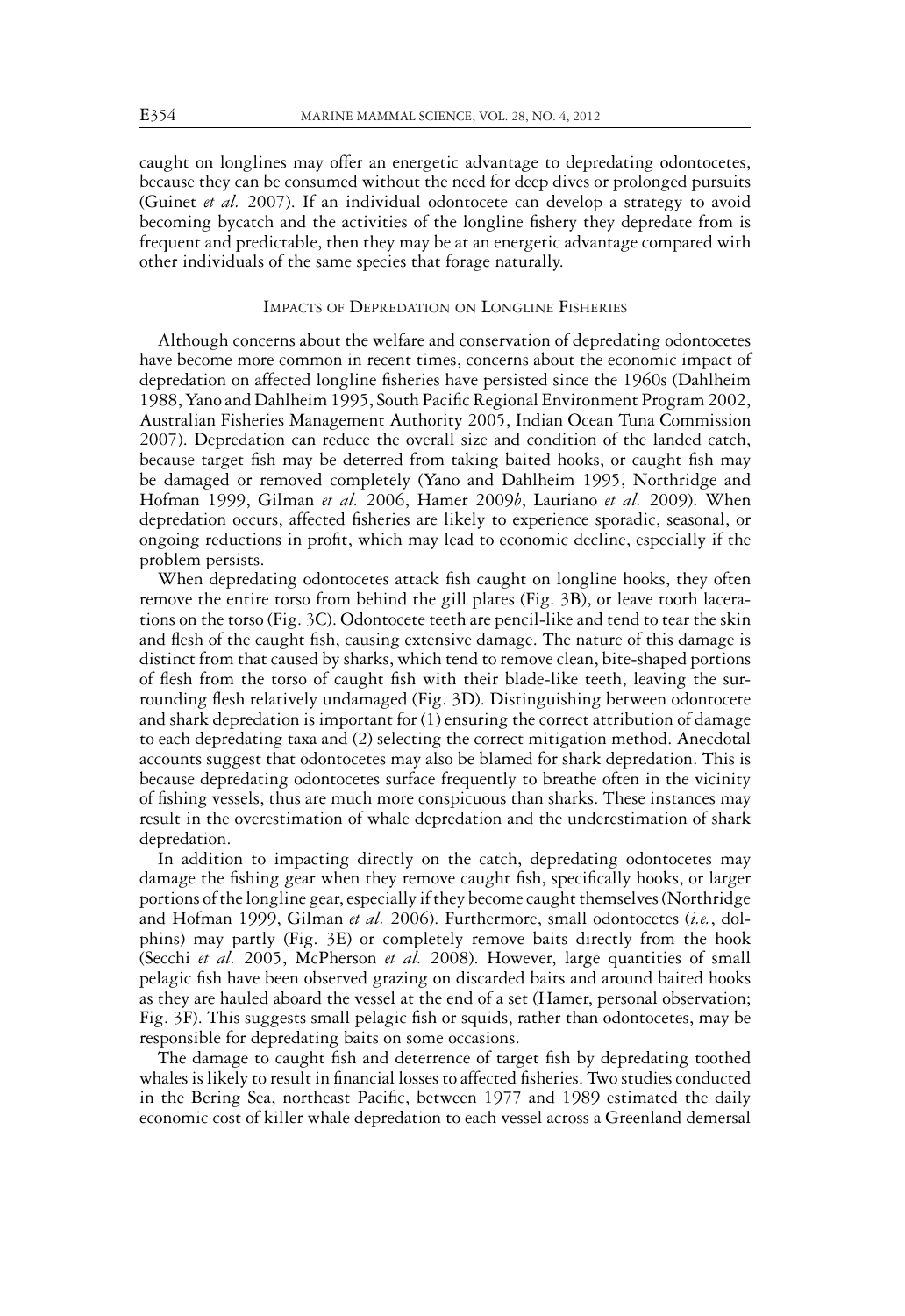fishery (for halibut, *Reinhardtius hippoglossoides*, and arrowtooth flounder, *Atheresthes stomias*) was between US\$1,034 and US\$8,449 (Dahlheim 1988, Yano and Dahlheim 1995). These figures were based on one set per day and 78.9% inflation between 1989 and 2010 for the earlier study and 44.2% between 1995 and 2010 for the later study. Two other studies conducted around the Crozet (46◦25 S, 50◦59 E) and Kerguelen Islands (49◦19 S, 69◦28 E), Southern Ocean, between 2003 and 2008 estimated the daily cost of killer whale and sperm whale depredation to the fishery across a French demersal fishery (for Patagonian toothfish, *Dissostichus eleginoides*) was between US\$6,052 and US\$8,495 (Roche *et al.* 2007, Tixier *et al.* 2009). These figures were adjusted from a multiyear to a one set per day estimate, then 1.5:1€ to US\$ exchange conversion and 13.6% inflation between 2005 and 2010 for the earlier study and a 1.3:1€ to US\$ exchange conversion and 2.7% inflation between 2008 and 2010 for the later study. It is important to note that these figures are at best informative and represent a snapshot in time for two demersal longline fisheries in the northeast Pacific and the Southern Ocean. They are unlikely to reflect the losses sustained by other demersal or pelagic longline fisheries in other locations at other times. In addition, neither study reported the overall catch figures for vessels or for the fleet, thus it was not possible to determine the percentage of catch that was lost, nor the impact on profits. Furthermore, the economic cost of depredation is likely to be an underestimate, because it is not possible to quantify the number of caught fish that are completely removed from the hook, the number of target fish that are deterred from taking a baited hook altogether, the amount of fishing gear that is damaged, nor the various avoidance activities undertaken by skippers (Yano and Dahlheim 1995, Hamer 2009*b*). Despite the lack of data, the economic costs reported in the two studies detailed suggest that the fishery wide economic impact is likely to be significant.

When depredating whales completely remove caught fish from longline hooks, they may impede effective fishery management practices, such as setting accurate total allowable commercial catch (TACC) limits and calculating the catch per unit of effort (CPUE) for target fish stocks. Overfishing may occur, because the caught fish that are removed by depredating odontocetes are not included when calculating the level of exploitation of the targeted fish (Gilman *et al.* 2006). This situation may occur when the TACC has already been set, because the depredated fish are not included in the catch declared by the fishery. Under fishing may occur, because the removal of caught fish by depredating whales will reduce the CPUE. This situation may lead to the false impression that there are less fish available than is actually the case, which may encourage the relevant fishery management agencies to become cautious and thus reduce the TACC (Gilman *et al.* 2006, Roche *et al.* 2007). Therefore, the impact that catch depredation by odontocetes has on the management of the affected fishery should be taken into account when determining methods for long term sustainable fishery management.

# BYCATCH AND DEPREDATION MITIGATION STRATEGIES

Until recently, few studies have attempted to identify solutions for mitigating operational interactions between odontocetes and longline fishing operations. Most simply flagged promising ideas (*e.g.*, Northridge and Hofman 1999, Visser 2000), while some compiled more detailed accounts of mitigation measures implemented directly by individual longline fishermen and by fisheries in an *ad hoc* and untested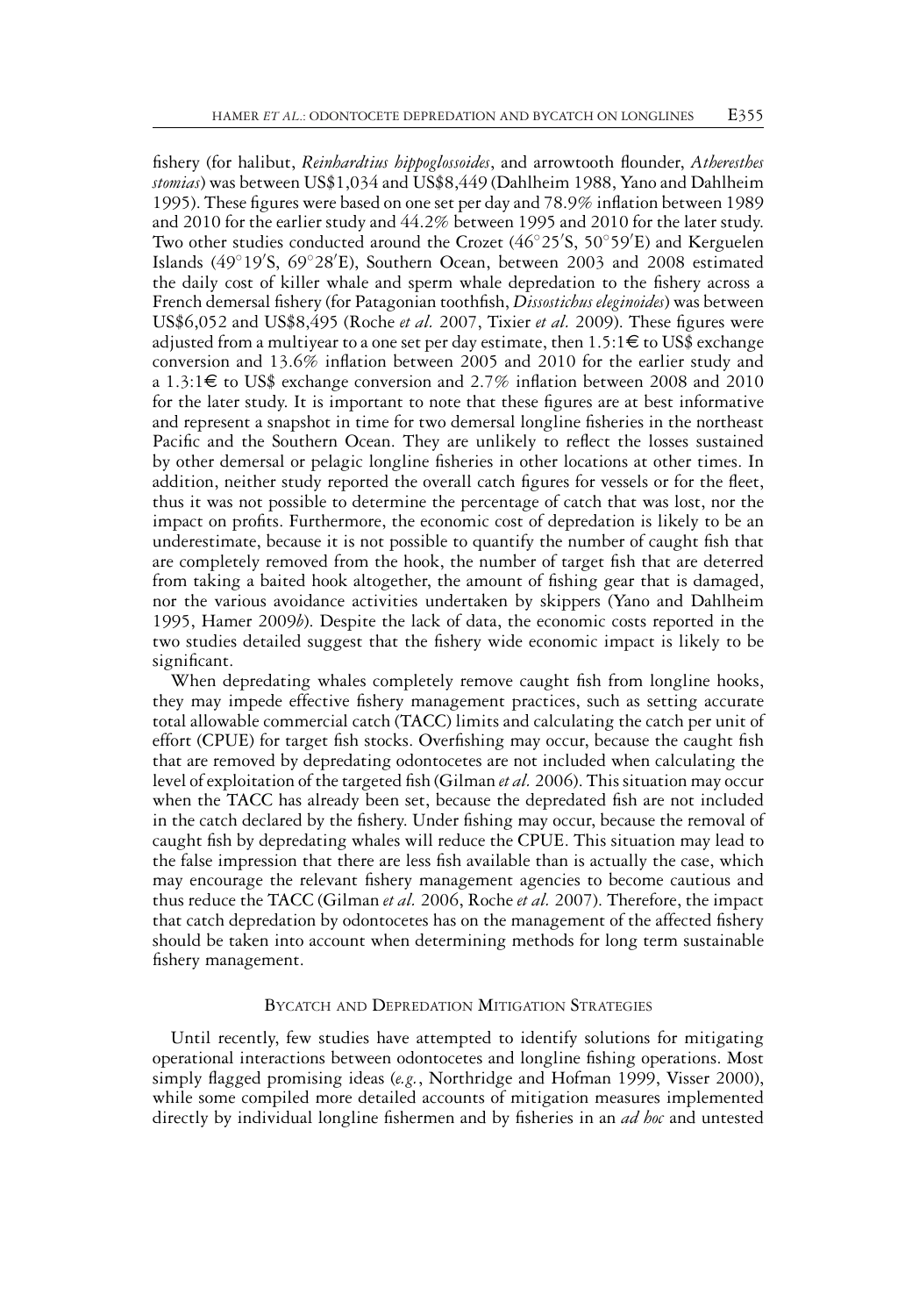manner (*e.g.*, Dahlheim 1988, Secchi *et al.* 2005, Table 2). Independent experimental trials that quantify the effectiveness of potential depredation mitigation strategies in the longline industry remain in their infancy (*e.g.*, Moreno *et al.* 2008, Mooney *et al.* 2009). In contrast, the available literature indicates that the development and implementation of cetacean depredation and bycatch mitigation strategies in other fisheries is more advanced (*e.g.*, purse seine: Gosliner 1999, Hamer *et al.* 2008; gill net: Trippel *et al.* 1999, Barlow and Cameron 2003).

Fishermen, fishery managers, and researchers have proposed a number of techniques for mitigating odontocete depredation and bycatch in longline fishing gear, which can be broadly categorized as (1) behavioral, (2) spatial, (3) acoustic, or (4) physical. Behavioral techniques have been successfully used in active fishing methods, such as trawl (Tilzey *et al.* 2006) and purse seine (Hamer *et al.* 2008), because the fishing gear can be manipulated and monitored during a fishing event to mitigate the likelihood of bycatch. Unfortunately, there is limited scope for the behavior of fishermen to influence the way longline gear behaves when it is deployed, because it hangs passively in the water column, is not attached to the vessel, and is generally remote and out of sight. Nonetheless, fishermen are able to make decisions about where to fish and for how long to deploy the gear in order to avoid odontocetes, although such practices are yet to be quantified and are unlikely to be implemented voluntarily, especially in the long-term, unless the economic benefits are immediately apparent. The "move on" tactic has been used by some longline fishermen in a bid to outrun depredating whales, although the success of this strategy seems to be ambiguous at best and is likely to be costly, thus affecting profit margins.<sup>1</sup> A study of this method for avoiding pinniped depredation and bycatch in a trawl fishery found it was only occasionally successful, because depredating individuals were also able to travel long distances to remain with the vessel (Tilzey *et al.* 2006).

Spatial closures, typically known as marine protected areas (MPAs), are designed to spatially separate marine mammal populations and fishing effort so as to reduce the likelihood of bycatch mortalities. However, MPAs that are effective in protecting odontocete populations are difficult to implement, because (1) knowing where to put them is often difficult to determine in the absence of reliable data on odontocete migration and movement patterns (Dulau-Drouot *et al.* 2008), (2) they are often smaller than necessary, due to stakeholder pressure to minimize their impact on fisheries (Klein *et al.* 2008), (3) monitoring compliance by fishermen is difficult due to the lack of capacity and resources (Le Quesne 2009) and (4) quantitative performance assessment is hampered by the statistical uncertainties associated with limited and potentially unrepresentative data (Claudet *et al.* 2006). In contrast, the implementation of MPAs to protect pinnipeds from fishing activities has proven easier, because they are central place foragers whose at-sea movements and population trends can be determined with comparative ease (Baylis *et al.* 2008, Shaughnessy *et al.* 2011, Hamer *et al.* 2011).

### *Acoustic Technologies*

Acoustic technologies for mitigating odontocete depredation and bycatch in longline fisheries have received the most attention in the literature. In general, high intensity sounds are used to deter depredating odontocetes from approaching fishing

<sup>1</sup> Personal communications from Mark Coker and Niki McCulloch, De Brett Seafood, Queensland, Australia, November 2009 and June 2011, respectively.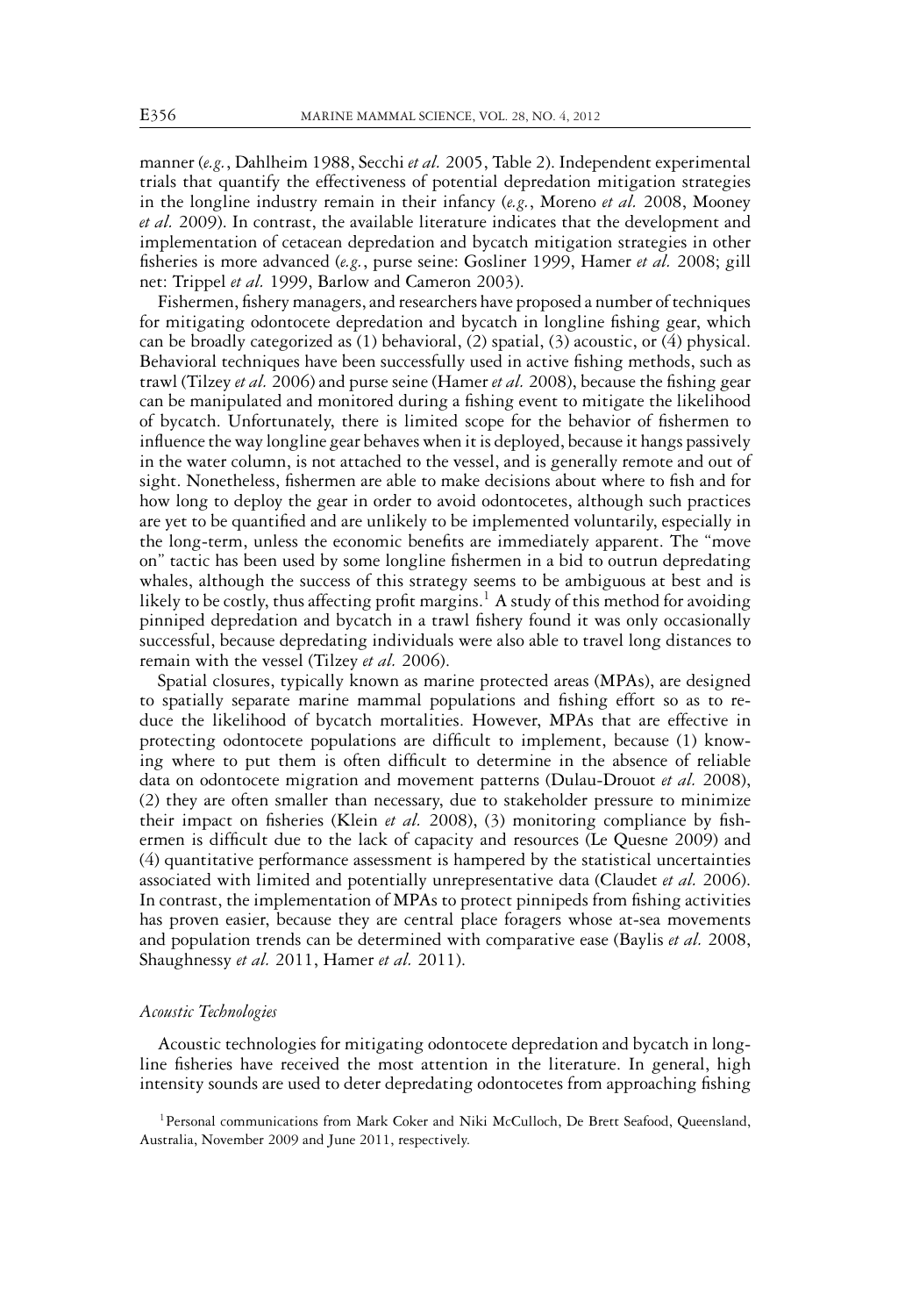|                                    | Method                                                                                                 | Result                       | Problems                                                                                                |         |
|------------------------------------|--------------------------------------------------------------------------------------------------------|------------------------------|---------------------------------------------------------------------------------------------------------|---------|
| Category and type                  | Description                                                                                            | Success/failure              | Realized or perceived                                                                                   | Source  |
| Net sleeve<br>Physical             | Branch line mounted. Prevents access.<br>Passively drops over hooks and<br>caught fish during hauling. | Success <sup>a</sup>         | Intelligent animals have learned to damage<br>tail of fish                                              |         |
| Metal wire                         | cetacean. Descends troll line when<br>Line mounted. Flaps about to deter                               | Success <sup>a,b</sup>       | Dependent on whales being deterred by the<br>Refinements needed—longer sleeve<br>presence of streamers. | $\sim$  |
| Streamers/tangles                  | cetacean. Descends snood when fish<br>Snood mounted. Flaps about to deter<br>fish is caught.           | Pending outcome <sup>a</sup> | Dependent on whales being deterred by the<br>presence of streamers.                                     | 3,7,8   |
|                                    | caught.                                                                                                |                              | Requires complex device, so may have<br>maintenance problems.                                           |         |
| Lithium chloride/ether<br>Chemical | Elicits vomit response. Mounted near<br>hook. Activated when fish caught.                              | Not trialed                  | Unknown health issues for depredating<br>whales and humans.                                             | 3, 4, 8 |
| Stress/decay marker                | Elicits escape/exit response. Mounted<br>near hook. Activated when fish<br>caught.                     | Not trialed                  | May dissipate too quickly, or have adverse<br>effects over wide area.<br>Potential ethical issues.      | 4, 8    |
| Stinger<br>Electrical              | caught and activated when cetacean<br>Snood mounted. Deployed when fish<br>approaches.                 | Pending outcome <sup>a</sup> | Potential ethical issues for cetaceans and<br>safety issues for crew.                                   | 3, 4    |

| HAMER ET AL.: ODONTOCETE DEPREDATION AND BYCATCH ON LONGLINES | E357 |
|---------------------------------------------------------------|------|
|                                                               |      |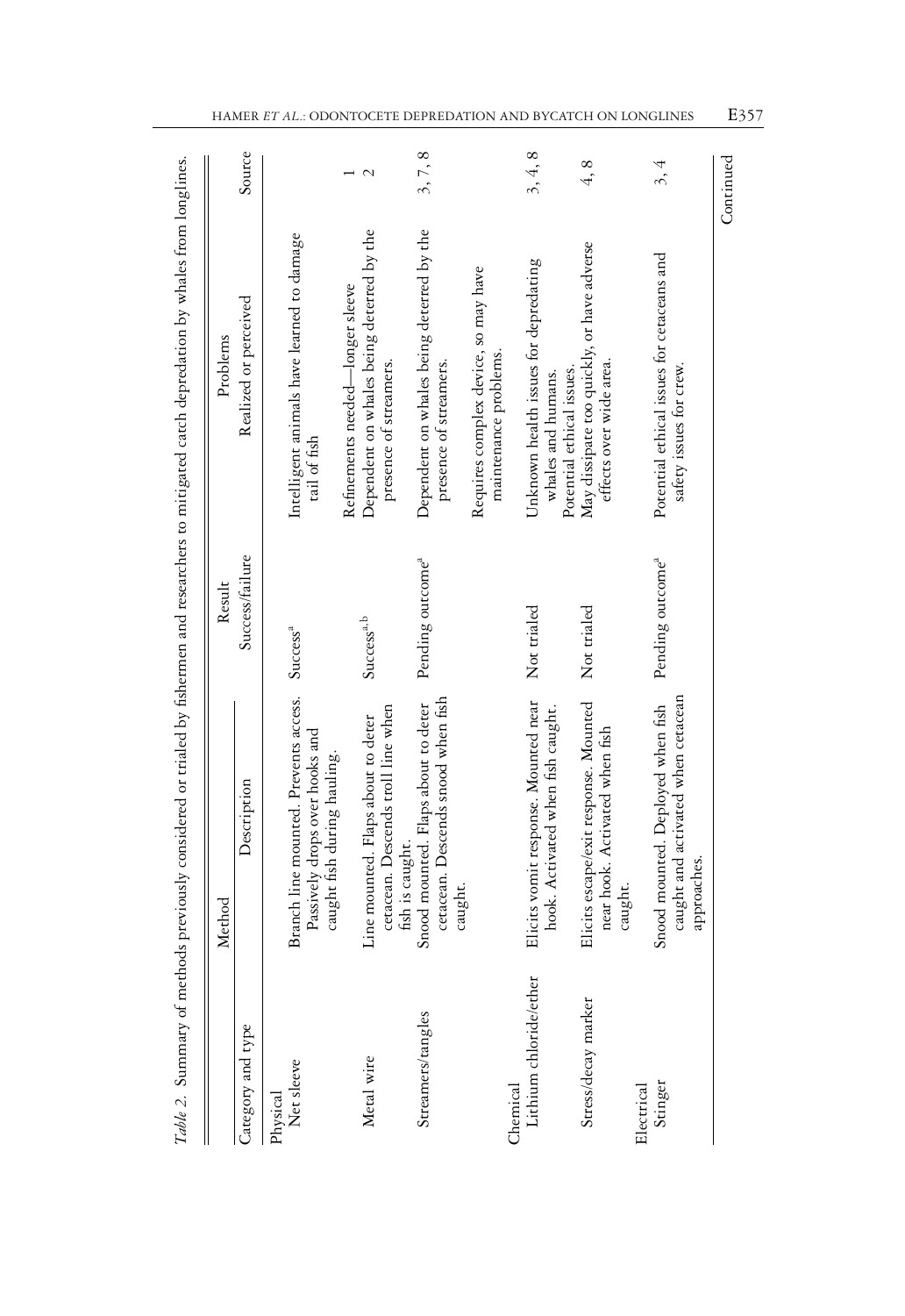|                      | Method                                                                                                   | Result                       | Problems                                                                                                                             |        |
|----------------------|----------------------------------------------------------------------------------------------------------|------------------------------|--------------------------------------------------------------------------------------------------------------------------------------|--------|
| Category and type    | Description                                                                                              | Success/failure              | Realized or perceived                                                                                                                | Source |
| Visual               |                                                                                                          |                              | May be difficult to maintain.                                                                                                        |        |
| <b>Bubble</b> screen | Interferes with visual sense.                                                                            | Not trialed                  | Logistically difficult to achieve over wide<br>area.                                                                                 |        |
| Acoustic             |                                                                                                          |                              |                                                                                                                                      |        |
| Detection            | echolocation signals from cetaceans<br>Use of listening devices to pick up<br>in the area.               | Limited success <sup>a</sup> | Results are often ambiguous and<br>inconclusive.                                                                                     | 4,7    |
|                      |                                                                                                          |                              | Works over an insufficient distance.                                                                                                 |        |
| Predator playback    | response such as killer whale calls to<br>Use of predator noises to elicit escape<br>deter pilot whales. | Not trialed                  | Individuals may become habituated,<br>making them vulnerable.                                                                        | 4      |
|                      |                                                                                                          |                              | Works over insufficient distance.                                                                                                    |        |
| Masking/disruption   | Producing predominant "white noise"<br>to mask noises produced by vessel<br>activities.                  | Initial success              | Trialed on a captive animal only.                                                                                                    | 4,6    |
|                      |                                                                                                          |                              | Demonstrated learning by individual<br>reduced device performance.                                                                   |        |
| Harassment           | sound forces cetaceans to leave the<br>Annoying and potentially damaging<br>area.                        | Unsuccessful <sup>a</sup>    | May cause hearing damage and stranding.                                                                                              | 4      |
|                      |                                                                                                          |                              | May have adverse effects on other animals.                                                                                           |        |
| Accessory skiffs     | Acoustic novelty draws cetaceans away<br>from fishing gear.                                              | Not trialed                  | Logistically difficult to achieve for pelagic<br>Would only work on demersal longlines<br>where line comes up to boat.<br>longlines. |        |

*Table 2. (Continued)*

Table 2. (Continued)

# E358 MARINE MAMMAL SCIENCE, VOL. 28, NO. 4, 2012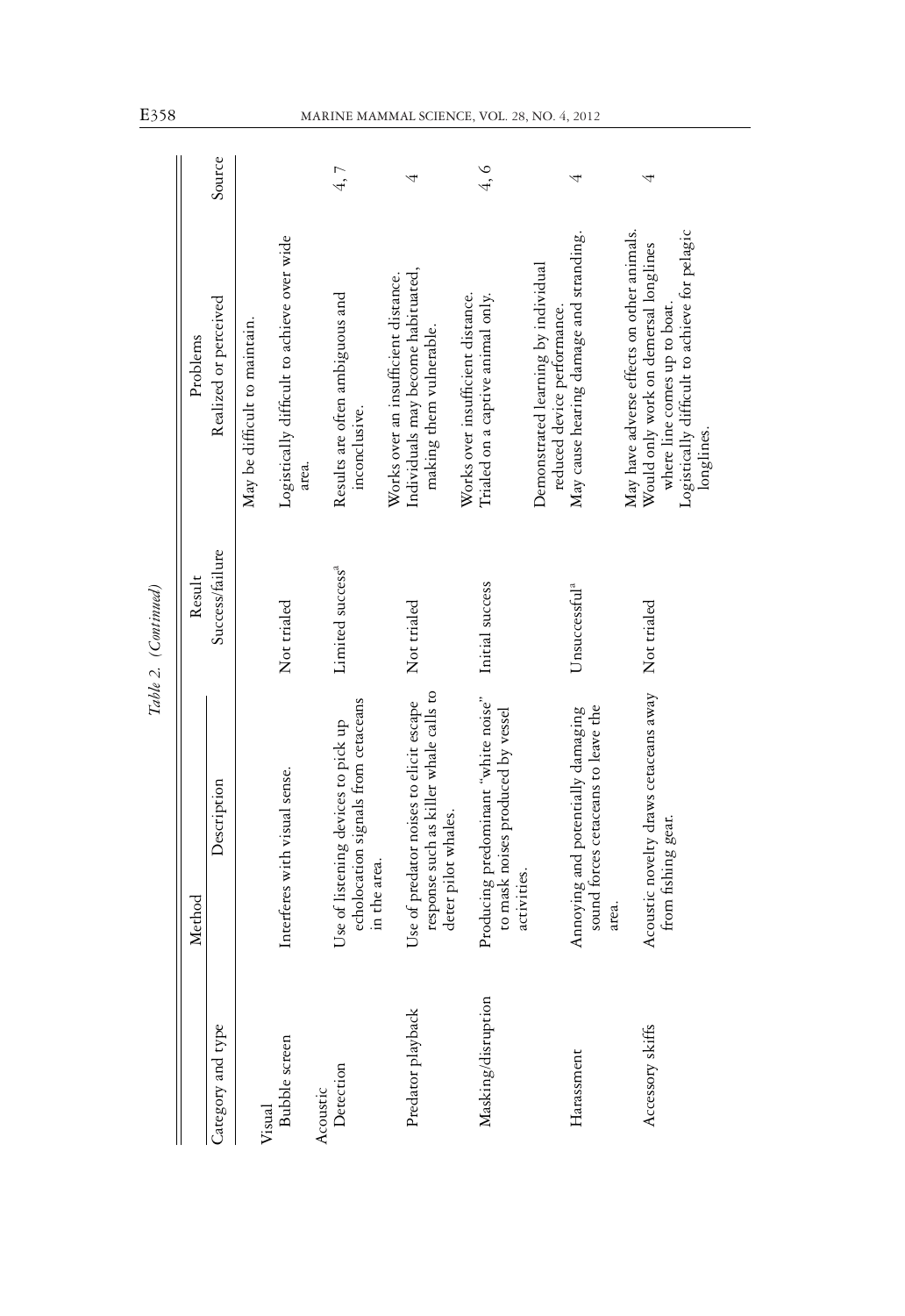| Continued |                                                                               |                 |                                                                     |                                    |
|-----------|-------------------------------------------------------------------------------|-----------------|---------------------------------------------------------------------|------------------------------------|
|           | Often puts vessels outside prime<br>fishing ground.                           |                 | depredating cetaceans.                                              |                                    |
| 4,9       | Large volume of fuel to move $>60$ nmi.                                       | Limited success | Away from traditional fishing grounds<br>to areas not frequented by | Move fishery                       |
|           | Often puts effort outside prime fishing<br>period.                            |                 |                                                                     |                                    |
|           | year—may cause other problems.                                                |                 | depredating cetaceans at certain<br>times of the year.              |                                    |
| 7,8       | Moves effort ta different time of<br>ground.                                  | Not trialed     | Away from areas frequented by                                       | Temporal closures                  |
|           | location-may cause other problems.<br>Often puts effort outside prime fishing |                 | depredating cetaceans.                                              |                                    |
| 7,8       | Moves effort to a different                                                   | Not trialed     | Away from areas frequented by                                       | Spatial closures<br>Management     |
|           | Depredating individuals soon learned<br>to search for baited sets.            | Unsuccessful    | Gear set without baits to confuse<br>whales.                        | <b>Blank</b> sets                  |
|           | the population to learn.                                                      |                 | cues.                                                               |                                    |
| 4         | Requires high proportion of animals in                                        | Not trialed     | Behavioral modification using signal                                | Operant conditioning<br>Behavioral |
|           | May have adverse effects on other<br>stranding.<br>animals.                   |                 |                                                                     |                                    |
| 4         | signatures in background noise.<br>May cause hearing damage and               | Unsuccessful    | Loud noise causes flight response.                                  | Explosives/seal bombs              |
| 3, 5, 8   | Individuals may learn to detect                                               | Initial success | Modify vessels to make less noise.                                  | Quiet operations                   |

HAMER *ET AL*.: ODONTOCETE DEPREDATION AND BYCATCH ON LONGLINES **E359**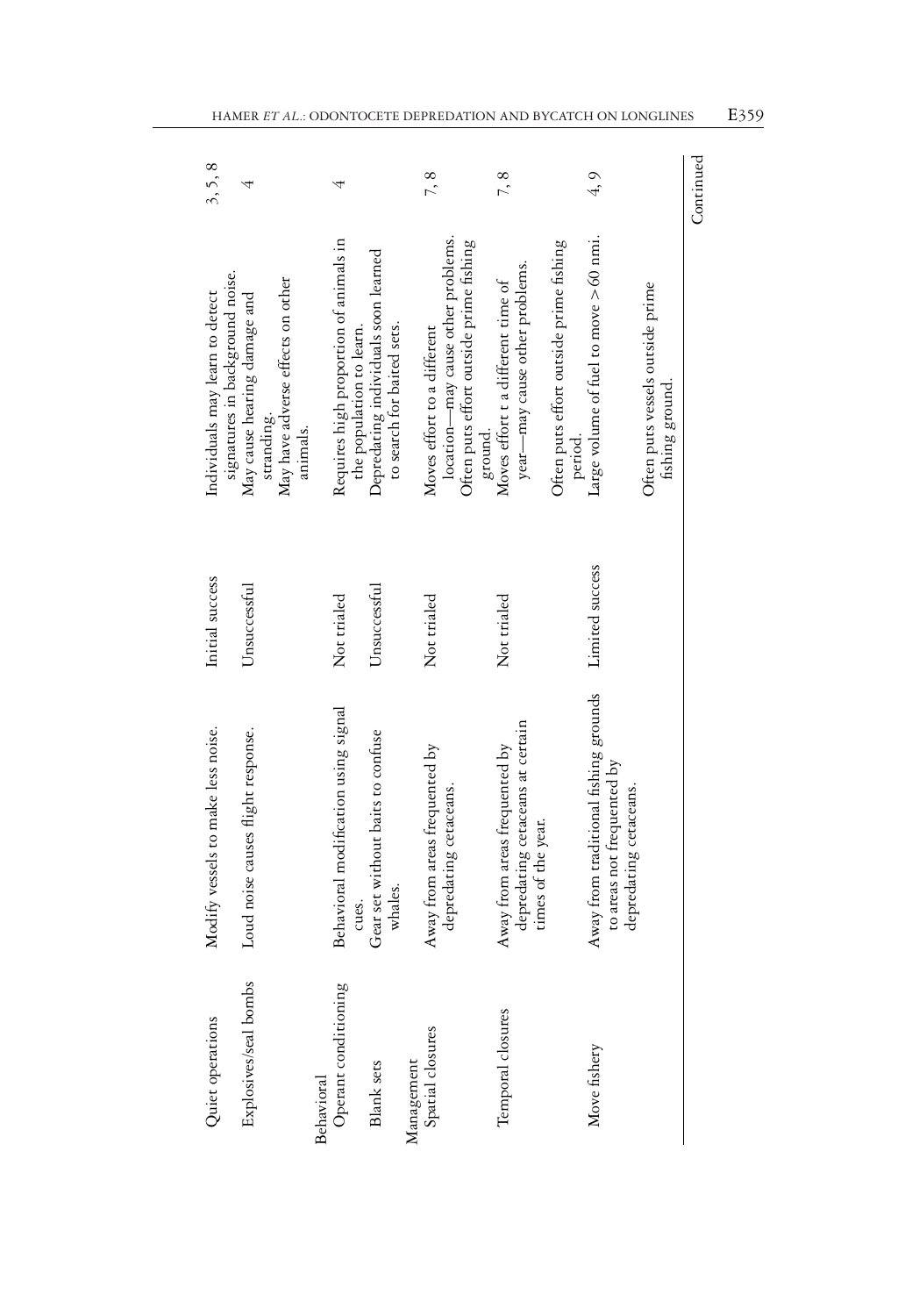|                                                                                                                                                                                                                                                                                                                          |                                                                                                                                    | Table 2. (Continued) |                                                                                                                                             |        |
|--------------------------------------------------------------------------------------------------------------------------------------------------------------------------------------------------------------------------------------------------------------------------------------------------------------------------|------------------------------------------------------------------------------------------------------------------------------------|----------------------|---------------------------------------------------------------------------------------------------------------------------------------------|--------|
|                                                                                                                                                                                                                                                                                                                          | Method                                                                                                                             | Result               | Problems                                                                                                                                    |        |
| Category and type                                                                                                                                                                                                                                                                                                        | Description                                                                                                                        | Success/failure      | Realized or perceived                                                                                                                       | Source |
| Change target species                                                                                                                                                                                                                                                                                                    | To a species thought to be unattractive<br>to depredating cetaceans.                                                               | Mixed results        | Alternative species often more difficult<br>Depredating whales learn to take<br>advantage of new food source.<br>to catch or less valuable. | 4, 8   |
| Change time of fishing                                                                                                                                                                                                                                                                                                   | Fish at night instead of during the day.                                                                                           | Unsuccessful         | May only be effective for species that<br>only feed during the day.                                                                         | 4      |
| Change depth of set                                                                                                                                                                                                                                                                                                      | Out of depth range of depredating<br>cetaceans.                                                                                    | Limited success      | May also put gear beyond depth of<br>target fish species.                                                                                   | 8,9    |
| Change gear type                                                                                                                                                                                                                                                                                                         | Use pots to catch the fish instead of<br>longlines.                                                                                | Limited success      | Possible only in demersal fisheries.                                                                                                        | 4, i   |
| Culling                                                                                                                                                                                                                                                                                                                  | Shooting or harvesting of cetaceans.                                                                                               | Not trialed          | Often results in reduced catch.<br>Illegal and unethical.                                                                                   | 4      |
| <sup>a</sup> Outcome based on experimental trials.<br>$\hat{\tau}$<br>6 Mooney et al. 2009<br>7 McPherson et al. 2008<br>$2 \text{ Zollett and Read } 2006$<br>$3 \text{ Hamer } 2009b$<br>8 Gilman et al. 2006<br>1 Moreno et al. 2008<br>Information source:<br>9 Tixier et al. 2009<br>4 Dahlheim 1988<br>5 AFMA 2005 | $^{\rm b}$ Study of a troll fishery—included here due to the relevance of the depredation mitigation strategy to longline fishing. |                      |                                                                                                                                             |        |
|                                                                                                                                                                                                                                                                                                                          |                                                                                                                                    |                      |                                                                                                                                             |        |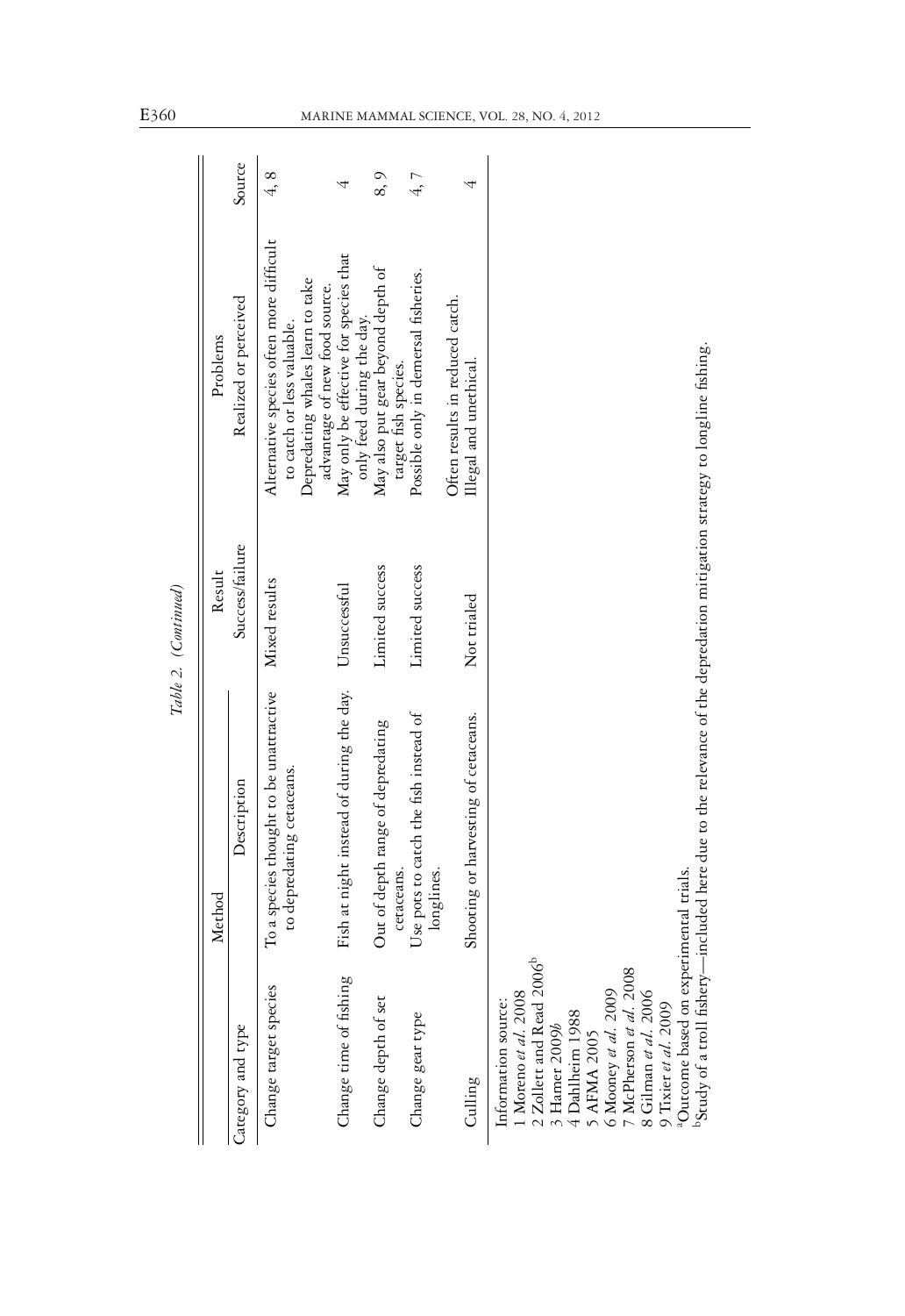gear, while comparatively low intensity sounds are used to alert odontocetes (and other cetaceans) to the presence of fishing gear to prevent them from becoming incidental bycatch.

The majority of the literature in this field reports on ways to mitigate catch depredation and typically focus on four strategies, which are harassment, deterrence, echolocation disruption, and avoidance. Their development has generally been encouraged by fishery stakeholders who hope to reduce the economic impact of depredation on their fishing enterprise. Most effort has focused on the development of acoustic harassment devices (AHDs), which are designed to encourage or force depredating odontocetes to leave the vicinity of the fishing gear (Nowacek *et al.* 2007). In the absence of information on odontocete hearing range and capacity, AHD development seems to have been based on human characteristics. As such, they typically transmit sounds greater than 180 dB (at 1 m from the source), which are beyond the 145 dB level at which human hearing structures are at risk of permanent damage (Price 1981, Nowacek *et al.* 2007).

Acoustic deterrence devices (ADDs) emit moderately high sounds that are typically lower than 180 dB (at 1 m from the source). Based on similar principals to AHDs, ADDs are designed to annoy depredating odontocetes and encourage them to leave or remain clear of an area, typically where floating structures such as fish pens are located (Dawson *et al.* 1998, Nowacek *et al.* 2007). Unlike AHDs and ADDs, echolocation disruption devices (EDDs) are claimed to prevent depredating odontocetes from accurately determining the location of a caught fish, thus reducing the likelihood of a successful depredation attempt (Mooney *et al.* 2009). Nonetheless, the distinction between ADDs and EDDs remains unclear, because the functional mechanisms that elicit specific behavioral outcomes in depredating odontocetes in response to the sound emitted remains unclear (Jefferson and Curry 1996).

Efforts have also been made to avoid depredation altogether. Passive listening arrays (PLAs) are designed to assist affected fishing vessels in acoustically detecting depredating odontocetes, thus allowing the vessel to leave or move on from a fishing area when individuals are detected in the vicinity (McPherson *et al.* 2008). Unlike AHDs, ADDs, and EDDs, PLAs are not a deterrent mechanism, instead providing fishermen with the ability to reduce the level of physical overlap with depredating odontocetes. Despite the apparent benefits, this technology remains in its infancy. This is partly due to the difficulties associated with confirming the presence or absence of highly mobile odontocetes, with depredation occurring at times when odontocetes are not observed or detected and depredation not occurring at times when odontocetes are observed or detected.<sup>2</sup> In addition, PLAs have been slow to develop, because the associated structures and equipment are typically complex and expensive (Nielsen and Møhl 2006), they can be damaged by marine predators such as sharks (Johnson *et al.* 1982) and sound interference from the fishing vessel and from the broader marine environment can mask the vocalizations of depredating whales (Thode *et al.* 2007).

An alternative strategy for avoiding depredating odontocetes involves masking or minimizing the sound signature of fishing vessels that are thought to attract depredating odontocetes, so that the individuals involved can no longer detect the vessels presence (McPherson *et al.* 2008). However, identifying a parsimonious suite

<sup>&</sup>lt;sup>2</sup> Personal communication from Mark Coker, De Brett Seafood, Queensland, Australia, November 2009.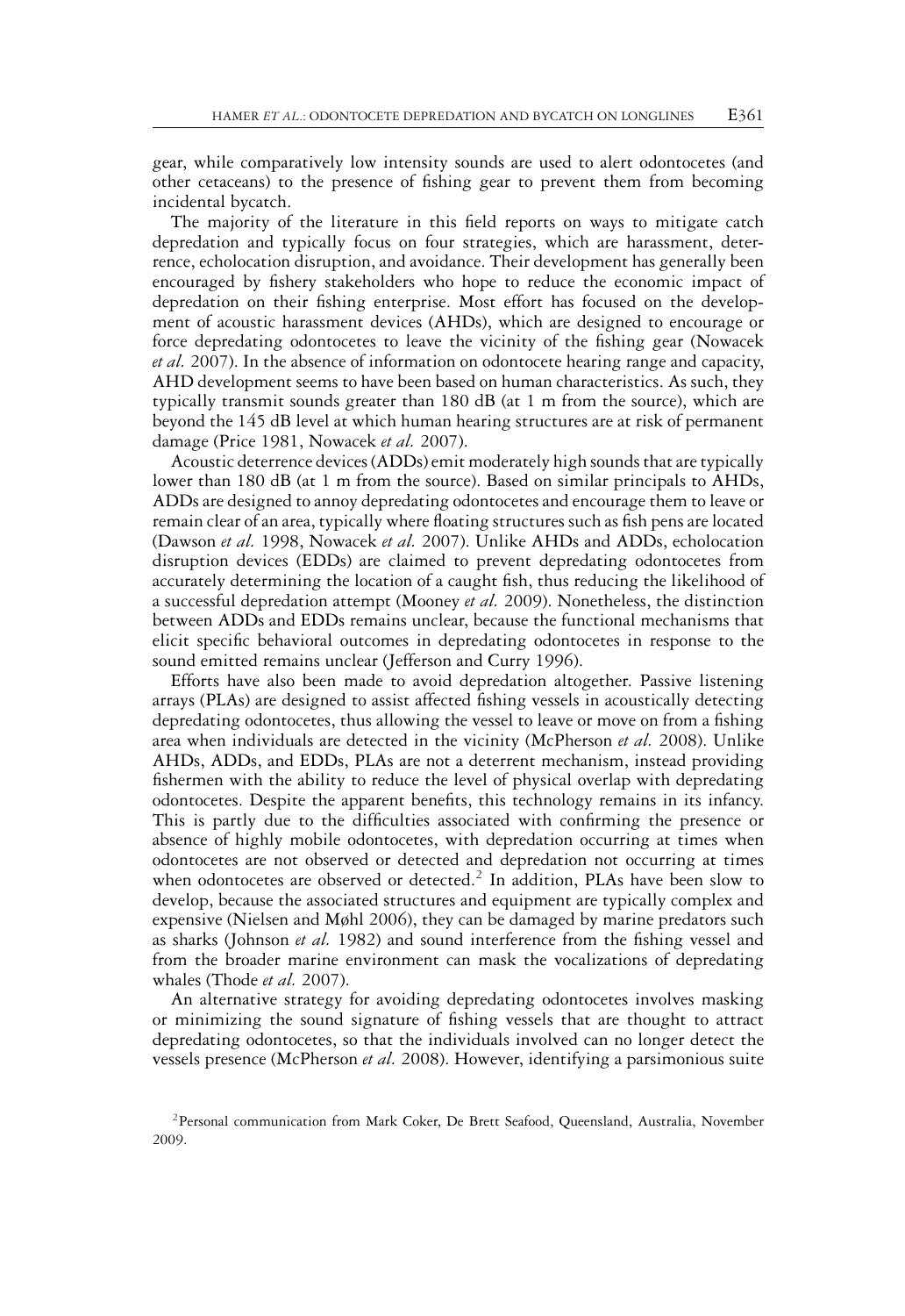of sound signature and suppression factors that may assist in mitigating depredation has proven to be logistically and technically challenging.<sup>3</sup>

Acoustic technology has also been used to mitigate incidental bycatch of odontocetes, with the main strategy being to warn individuals of the presence of fishing gear in their vicinity (Kraus *et al.* 1997, Barlow and Cameron 2003). Such devices are referred to as "pingers." Their development and implementation has predominantly occurred in association with gill net and drift net fisheries, where incidental bycatch of odontocetes seems to have been greatest (Read *et al.* 2006). A number of studies have shown that pingers significantly reduce incidental bycatch of harbor porpoises (*Phocoena phocoena*) in demersal gill nets (Lien *et al.* 1995, Kraus *et al.* 1997, Trippel *et al.* 1999, Gearin *et al.* 2000) and common dolphins in drift gill nets (Barlow and Cameron 2003). However, other studies have shown that assessing the effectiveness of pingers is difficult, due to the lack of statistical power caused by typically low rates of bycatch, habituation of individuals to the noises made by pingers (which can also lead to the 'dinner bell effect', where individuals are actually attracted by the noise emitted, rather than being warned away or repelled) and a lack of understanding of the processes that lead to bycatch (Dawson *et al.* 1998). Pingers may also be species specific in their application, thus making it difficult to address bycatch effectively, especially in situations where more than one species is involved (Kastelein *et al.* 2006). Despite the potential usefulness of pingers in some fisheries, they are unlikely to be useful in longline fisheries, where most bycatch occurs when depredating odontocetes are actively attempting to remove caught fish from hooks.

Despite the considerable efforts to develop acoustic strategies for mitigating depredation and bycatch, to date their successful application has proven difficult. The use of AHDs raises ethical concerns about the effect of high-level noise on odontocetes and the wider marine environment (Johnston and Woodley 1998, Morton and Symonds 2002). One study of the use of ADDs in a gill net fishery suggested that the subsequent reduction in dolphin bycatch may have occurred because the devices deterred the target fish, thus encouraging the dolphins involved to forage elsewhere (Kraus *et al.* 1997). Over time, odontocetes may become habituated to noises emitted by ADDs, EDDs and pingers, thus rendering them ineffective (Jefferson and Curry 1996). These devices may eventually become attractants or a "dinner bell" to foraging odontocetes, if animals learn to associate the sounds emitted with the presence of palatable fish (Jefferson and Curry 1996, Mooney *et al.* 2009).

Assessing the efficacy of acoustic devices has been hampered by the lack of experimental replication, mainly due to the variety of odontocete species involved, the number of devices currently available in the market place, variations in the configuration of gear used in each fishery and the unique environmental conditions in each coastal or oceanic region (Jefferson and Curry 1996, Dawson *et al.* 1998, Nowacek *et al.* 2007, Kastelein *et al.* 2006). Current technology also constrains the testing and application of acoustic devices, because integral components such as the transponder and batteries are currently large and expensive (McPherson *et al.* 2008, Mooney *et al.* 2009). These problems are further exacerbated by the current lack of understanding of the mechanisms that underpin how noise harasses, deters or warns odontocetes that are close to fishing gear. While there is a need to continue developing and assessing acoustic depredation and bycatch mitigation strategies in longline fisheries, success, and ultimately implementation, will only be possible if a case-by-case approach is adopted, experiments are controlled and replicated, and the necessary components

<sup>&</sup>lt;sup>3</sup> Personal communications from Mark Coker, De Brett Seafood, Queensland, Australia, November 2009; Will Mure, Mures Fishing, Tasmania, Australia, January 2010.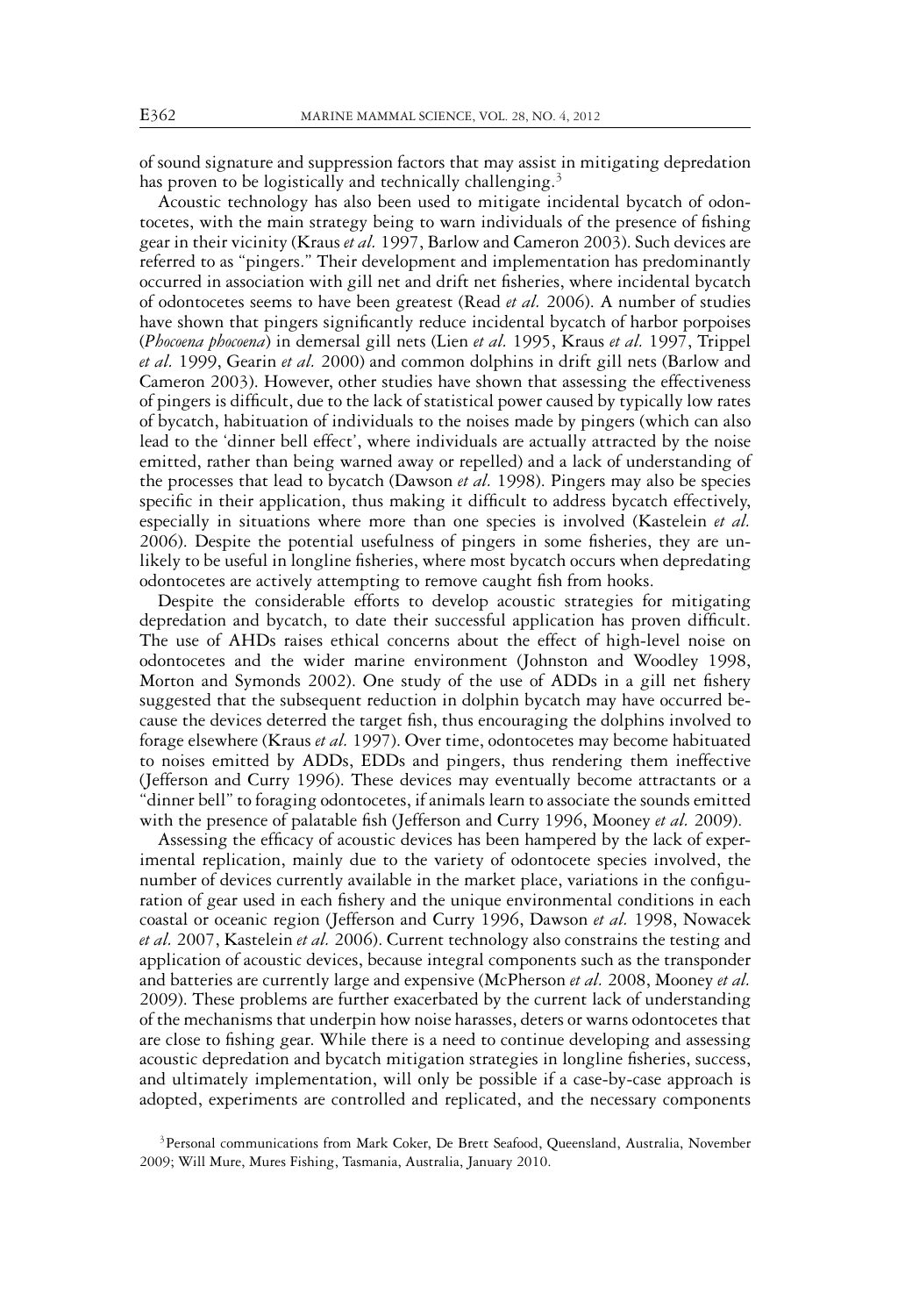are sufficiently small and cheap for devices to be deployed in large numbers on the gear.

### *Physical Technologies*

Physical technologies for mitigating depredation and bycatch of odontocetes have received comparatively little attention. However, recent innovations in developing physical depredation mitigation devices (PDMDs) have proven promising in a Chilean demersal longline fishery for Patagonian toothfish, with the experimental testing of the 'net sleeve' demonstrating that sperm whale depredation could be reduced by 82.8% (Moreno *et al.* 2008, Hamer 2010). Typically, odontocetes are unable to depredate caught fish when demersal gear is deployed on the benthos, with access only possible during the latter stages of the haul. The rigid net sleeve was designed to remain clear of the baited hooks on the benthos during fishing, then descended the branchline under the influence of gravity, thus preventing access to the caught fish by depredating sperm whales (Fig. 4).

Developing solutions for pelagic longline gear is likely to be more challenging than for demersal longline gear. Pelagic longlines are set at much shallower depths (*i.e.*, between 30 m and 300 m from the surface), thus are accessible by most depredating odontocete species throughout the fishing period (Hamer 2010). As such, an effective device would need to be comparatively complex, remaining clear of the baited hook to allow it to function unimpeded. The device must also include a trigger mechanism that is activated by line tension when a target fish becomes caught and attempts to escape. Efforts to solve this problem in other hook-based pelagic fisheries may provide valuable insights. A recent study reported on attempts to mitigate catch depredation



*Figure 4.* Schematic 'time-lapse' view of net sleeve operation, showing the protection of the fish and the physical deterrence of a sperm whale during the haul (With permission: Carlos A. Moreno).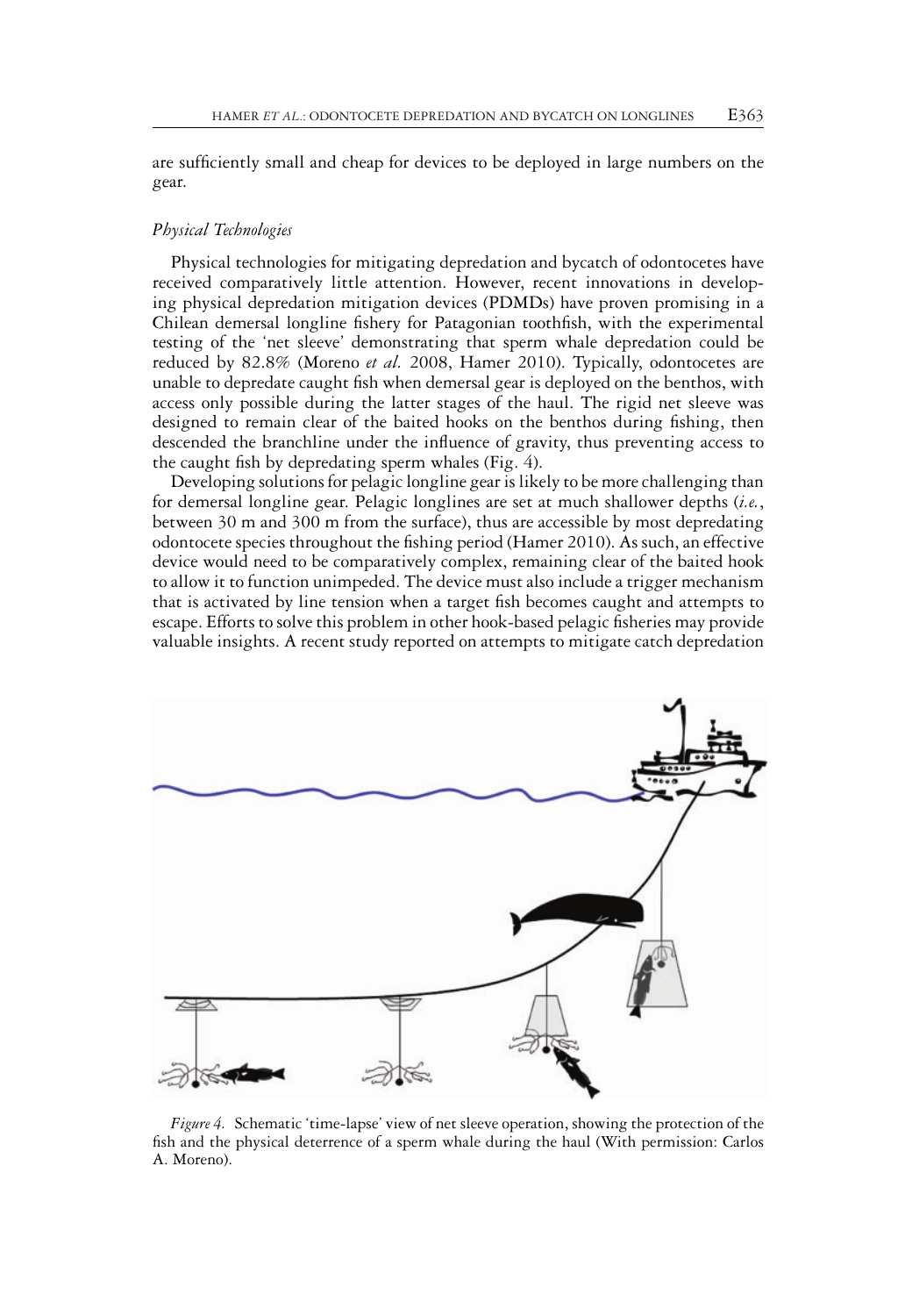by bottlenose dolphins (*Tursiops truncatus*) in the Florida king mackerel (*Scomberomorus cavalla*) troll fishery and found that dolphins were deterred from depredating by a "metal wire" that moved around in the water next to the caught fish (Zollett and Read 2006). In order to allow the baited hook to fish unimpeded, the metal wire was held clear in a tension sensitive mechanism. When a fish was caught and the tension increased, the metal wire was released and then descended the line towards the caught fish. It was assumed that dolphins were deterred from depredating the caught fish due to fear of physical injury or entanglement.

Although the development of PDMDs (to mitigate both bycatch of and depredation by odontocetes) is in its infancy, they offer a comparatively realistic, applicable and generic approach when compared with the current generation of available acoustic devices. This is because it is possible to manufacture comparatively small and cheap devices that can be placed on each snood immediately adjacent the hook, where depredation and bycatch events take place. Testing their efficacy is also comparatively simple, with the use of rigorous and controlled experimental trials that measure target fish catch rates, and odontocete depredation and bycatch rates. In contrast, the efficacy of acoustic devices is more difficult to determine, because it is not possible to ascertain whether the presence of a device is directly responsible for the results obtained.

Despite the conceptual and experimental advantages associated with developing PDMDs, accommodating the necessary physical complexity of the devices used in pelagic longilne fisheries may prove challenging. Unlike acoustic devices that generally have no external moving parts, PDMDs may contain many. A conventional pelagic longline operation involves the deployment of between 1,800 and 3,600 hooks, with a hook deployed every 6–8 s during setting, indicating that the addition of the few extra seconds needed between each hook to attach or remove PDMDs may considerably increase the duration of daily fishing activities (Hamer 2009*b*). In addition, PDMDs need to be small and complex, which may reduce their durability in the harsh marine environment.

Pelagic longliners targeting tuna and billfish in the Tropical South Pacific Ocean (TSPO) have unofficially reported depredation by pilot whales and false killer whales for over a decade. In more recent times, a number of anecdotal reports by fishermen have indicated that depredating individuals may be avoiding sections of the longline where the gear has become tangled, mainly as a result of vigorous and prolonged swimming activity by caught billfish and sharks. $4$  As such, an approach reminiscent of the Florida king mackerel example may be worthwhile, where structures that simulate or mimic tangles are deployed near a caught fish to both physically and psychologically deter depredating odontocetes. The Australian Government has initiated a study of this nature, which is currently in the developmental phase, although extensive sea trials on commercial longline vessels will soon commence in the TSPO and in the Indian Ocean (Hamer 2011, Fig. 5).

The success of PDMDs is dependent on the level of industry implementation, which is more likely to be associated with voluntary uptake, rather than mandatory or enforcement means. Mandating or enforcing the use of PDMDs that have no obvious benefit to the fishery would likely result in the need for costly monitoring activities and in some level of noncompliance, both of which are unfavorable outcomes.

<sup>&</sup>lt;sup>4</sup>Personal communications from Mark Coker, De Brett Seafood, Queensland, Australia, November 2009; Ueta Faasili, Samoa Ministry of Agriculture and Fisheries, Samoa, February 2010; Tom Mayo, Solander Fisheries, Suva, Fiji, August 2011.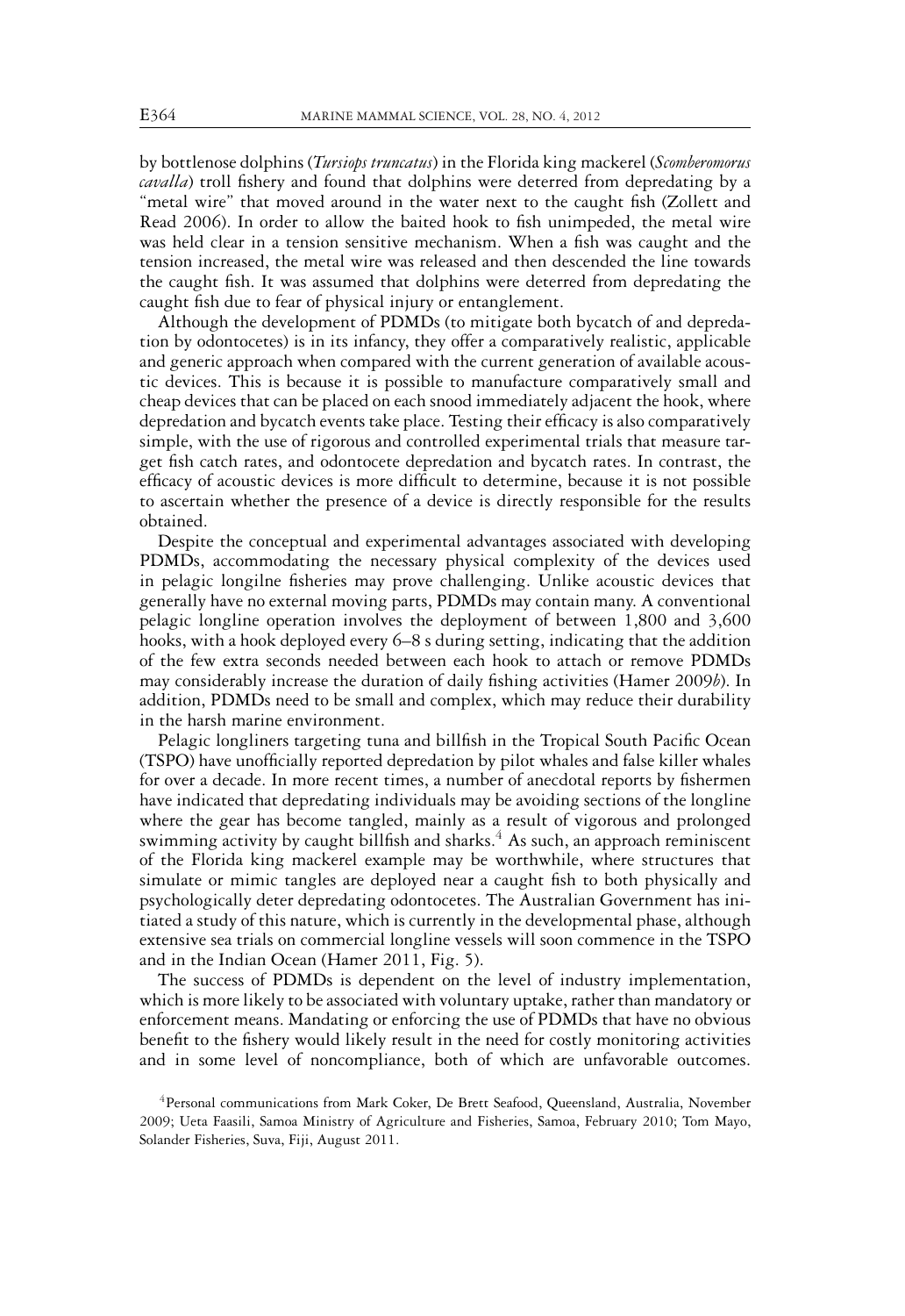

*Figure 5.* Schematic diagram of the *chain device* and of the *cage device* (A, C: not triggered; B, D: triggered) currently under development by the Australian Government and soon to be trialed in the Pacific and Indian Oceans. Before the devices are triggered by the tension of a caught fish, they remain clear of the baited hook and close to the mainline or swivel. Upon being triggered, the devices release the streamers or cage and then descend the snood toward the caught fish, eventually enveloping it.

Specifically, fishermen are unlikely to purchase and implement this technology if the cost of doing so is more than the increases in revenue associated with reduced catch damage, suggesting the aim should be to ensure a cost-benefit analysis will work in the favor of the fisherman. This is especially important when considering the large number of illegal, unregulated, and unreported (IUU) pelagic longline fisheries around the world that avoid conventional management regulations (Food and Agriculture Organization 2001, Baker *et al.* 2006, Lukoschek *et al.* 2009). As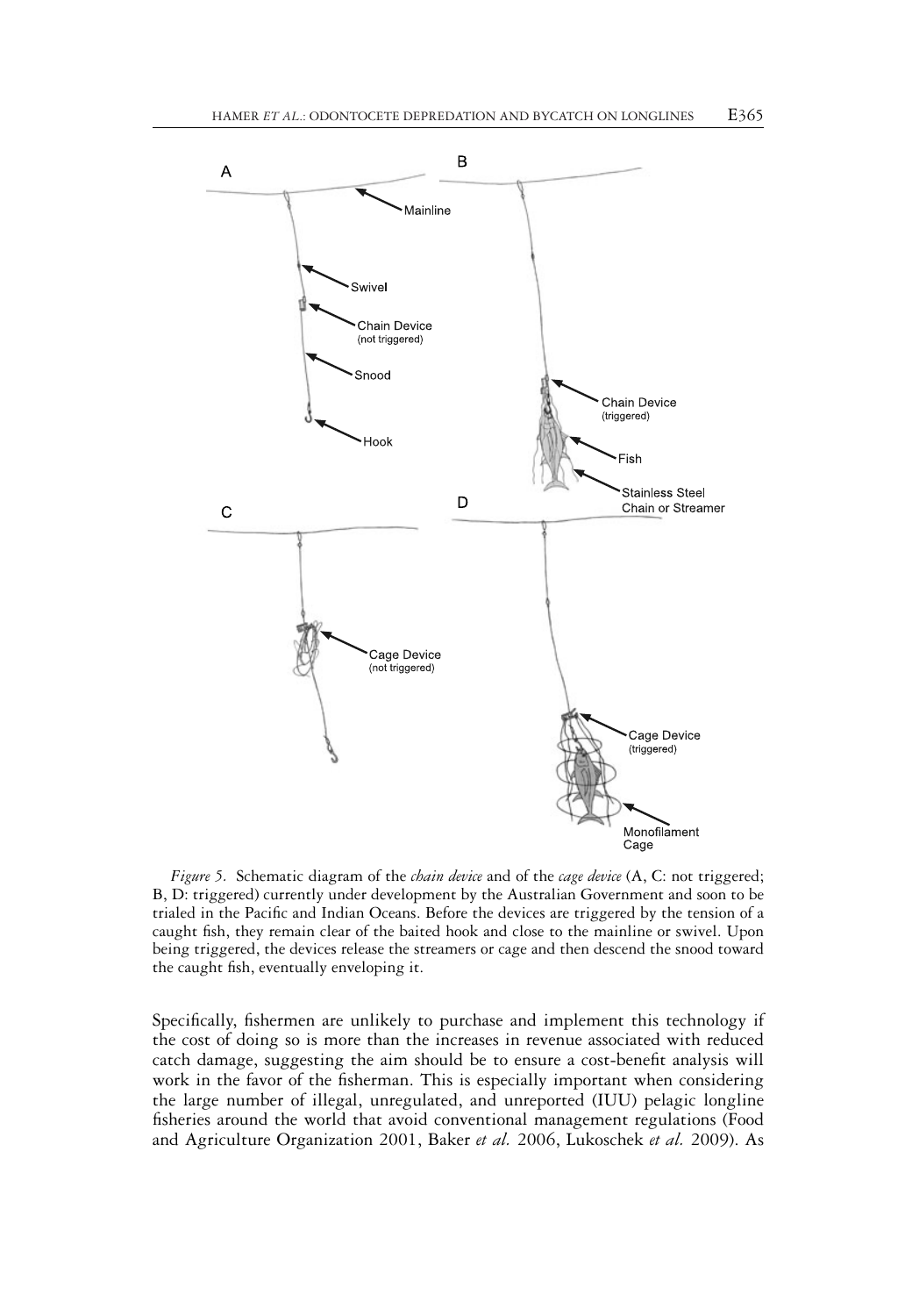such, PDMD development should not only focus on efficacy and durability, but also on cost minimisation.

# SUMMARY AND FUTURE DIRECTIONS

The literature summarized here indicates that odontocete bycatch and depredation in longline fisheries is widespread, involving many fisheries and many odontocete species and populations. Mitigating this problem is becoming a higher priority for all stakeholders, especially as longline fishery profit margins dwindle and as competition and conflict between odontocetes and longline fisheries increase. Nonetheless, the problem of depredation may be overstated by some fishermen who attribute poor catch performance to odontocete depredation, when the real cause may be poor operational decisions and thus poor catch performance, or incorrect assignment of depredation by other taxa (*i.e.*, sharks, fish or squid). In contrast, the problem may be understated for odontocetes, because small and as yet unidentified populations that include depredating individuals may be at risk of decline with the loss of only a few individuals (Leatherwood *et al.* 1983, Beissinger and McCullough 2002, Miller 2007). An earlier review of this issue indicated that the successful mitigation of bycatch and depredation can only occur with changes in longline fishing practices, although it lamented that little had been done thus far to identify and test potential solutions (Gilman *et al.* 2006). Given the volume of information summarized here, the geographic extent of operational interactions and the efforts made to develop mitigation strategies to date, stakeholders are strongly encouraged to prioritize this problem without delay, with a view to conserving affected odontocete populations and sustaining longline fisheries.

Both acoustic and physical mitigation technologies have shown some promise, although both appear have inherent problems that may hinder their development and implementation. Acoustic mitigation tools are simple in their application, although cumbersome and inadequate in their function and complex in their assessment. For example, the size of the batteries and transponders currently available are probably too big for most applications, while the types and levels of noises that deter specific odontocete species remain unclear and testing the efficacy of those noises in a highly dynamic marine environment is difficult. By comparison, PDMDs are simple in their function and assessment, although their practical application and implementation may be challenging if maintenance and per-unit cost are high. Perhaps the most important aspect of ensuring the success of any bycatch and depredation mitigation strategy, whether it be acoustic, physical, or any other form, is the need to keep purchase and implementation costs below the economic gains associated with increased catch revenue. Although some fishery management agencies may opt for mandatory implementation of these technologies, the reality is that noncompliance is likely to be widespread if there are no economic benefits for the affected fishery. Longline fishermen involved in IUU activities are likely to monitor developments in regulated or managed fisheries and will only adopt mitigation technologies if there is a perceived economic benefit. Therefore, stakeholders involved in the development of PDMDs and other depredation and bycatch mitigation technologies should aim to minimize costs in order to increase the likelihood of voluntary implementation by the affected fishery regardless of its management status.

Individual longline operations and fisheries around the globe are likely to face a diversity of situations, such as differences in (1) the odontocete species they interact with and bycatch rates, (2) target fish depredation rates, catch rates and value, and (3)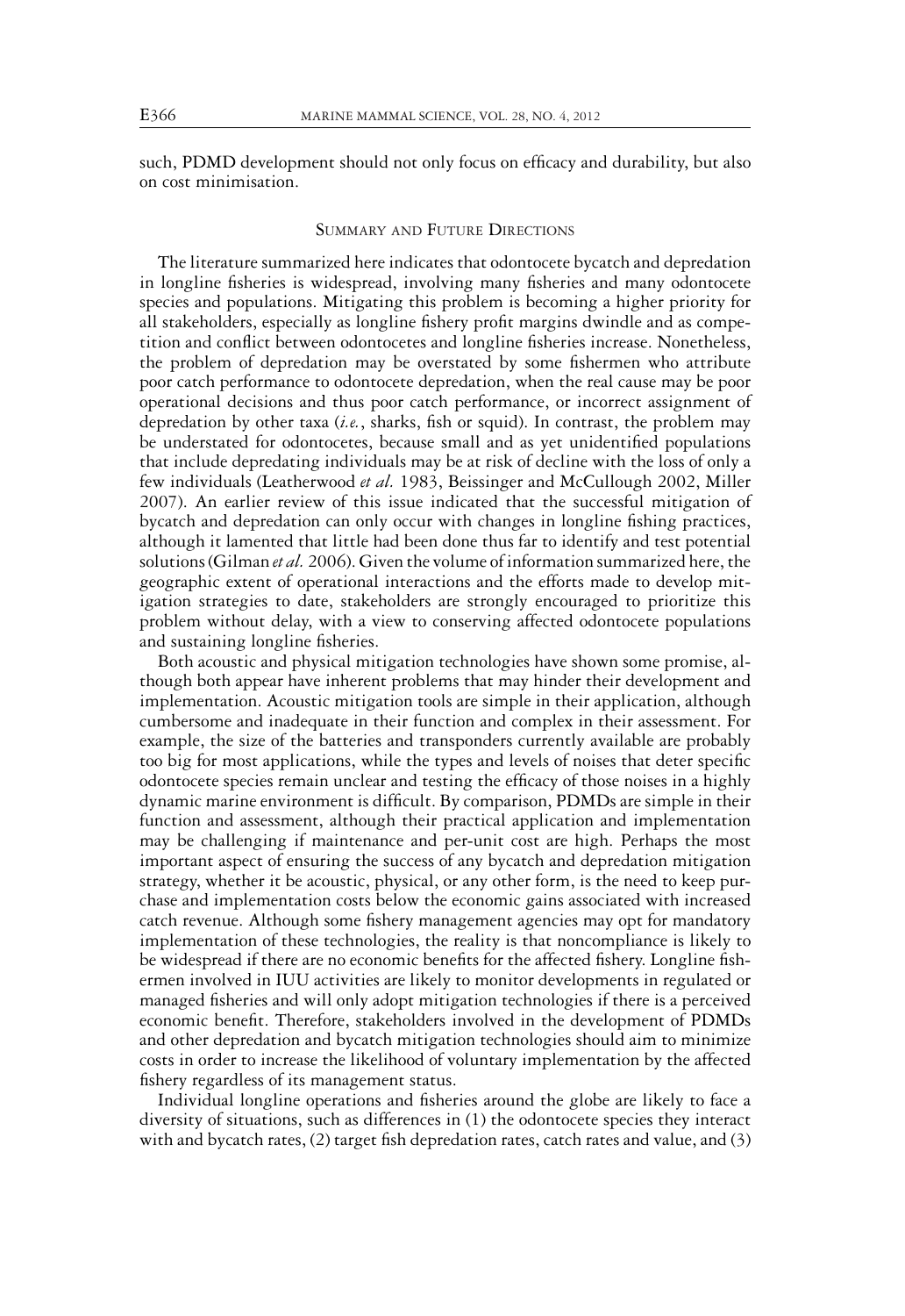overall operational costs (including repayments, fuel, wages, bait, *etc*.). Given that a single panacea to this diverse problem is unlikely to emerge, fishermen and fishery managers are encouraged to maximize the chance of mitigating odontocete bycatch and depredation by using a suite or "toolbox" of mitigation strategies, such as (1) acoustic, (2) physical, (3) fishermen behavior, and (4) MPAs (*e.g.*, Dahlheim 1988, Gilman *et al.* 2002, Gilman *et al.* 2006, Campbell and Cornwall 2008).

The development and implementation of acoustic and physical mitigation methods has attracted the interest of a broad stakeholder base. At the policy end of the spectrum, regional partnerships and agreements are deemed necessary for facilitating necessary research and for securing necessary funds. For example, the joint tuna regional fishery management organizations (T-RFMOs) have implemented the "Kobe bycatch process" to deal with issues of whale bycatch and depredation. However, a number of delegates at the *Kobe II Bycatch Workshop* (Brisbane, Australia) in 2010 criticized the process, citing (1) a lack of consensus about fundamental terminology (*e.g.*, what constitutes bycatch?), (2) the overcomplicated and slow process, and (3) the misguided focus on documentation rather than problem solving (Kobe II 2010). At the operational end of the spectrum, researchers appear to have made extensive inroads toward finding solutions, by focusing a growing body of knowledge on the subject of mitigating odontocete bycatch and depredation (*e.g.*, Gilman *et al*. 2006, Zollett and Read 2006, Moreno *et al.* 2008, McPherson *et al.* 2008, Hamer 2011). Nonetheless, researchers have acknowledged that the conceptualization and development of some solutions may lie with the fishermen whose knowledge, experience and enthusiasm should not be underestimated or undervalued (Gilman *et al.* 2006). Regardless of where one might sit on the policy and operations spectrum, it is clear that greater resources and commitment need to be focused on assisting fishermen and researchers to address this issue at the vessel, preferably at the hook. If this does not occur soon, it should be expected that operational interactions (depredation and bycatch) between odontocetes and longline fisheries will continue or increase, thus casting uncertainty on the future of affected longline fisheries and on the fate of affected odontocete populations.

#### LITERATURE CITED

- Ashford, J. R., P. S. Rubilar and A. R. Martin. 1996. Interactions between cetaceans and longline fishery operations around South Georgia. Marine Mammal Science 12:452– 457.
- Australian Fisheries Management Authority (AFMA). 2005. Mammal depredation on demersal longlines: A review prepared by AFMA for the gillnet, hook and trap fishery. Report, Australian Fisheries Management Authority (AFMA). April 2005. 24 pp.
- Baker, C. S., V. Lukoschek, S. Lavery, M. L. Dalebout, M. Yong-Un, T. Endo and N. Funahashi. 2006. Incomplete reporting of whale, dolphin and porpoise 'bycatch' revealed by molecular monitoring of Korean markets. Animal Conservation 9:474–482.
- Bakun, A., E. A. Babcock and C. Santora. 2009. Regulating a complex adaptive system via its wasp-waist: Grappling with ecosystem-based management of the New England herring fishery. Journal of Marine Science 66:1768–1775.
- Barlow, J., and G. A. Cameron. 2003. Field experiments show that acoustic pingers reduce marine mammal bycatch in the California drift gill net fishery. Marine Mammal Science 9:265–283.
- Baylis, A. M. M., B. Page and S. D. Goldsworthy. 2008. Colony-specific foraging areas of lactating New Zealand fur seals. Marine Ecology Progress Series 361:279–290.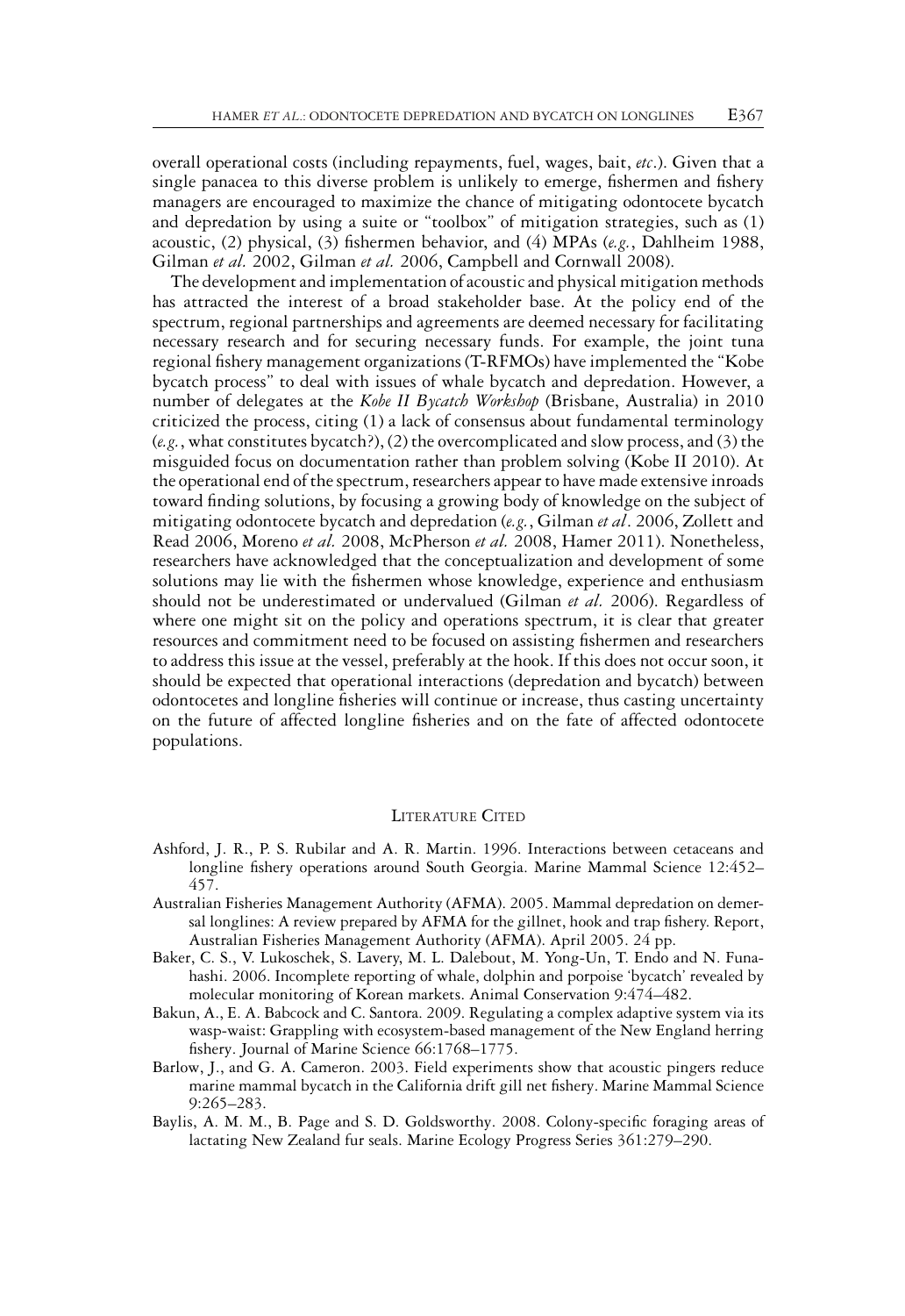- Beisinger, S. R., and D. R. McCullough. 2002. Population viability analysis. The University of Chicago Press, Chicago, IL.
- Bell, C., P. D. Shaughnessy, M. Morrice and B. Stanley. 2006. Marine mammals and Japanese longlining fishing vessels in Australian waters: Operational interactions and sightings. Pacific Conservation Biology 12:31–39.
- Best, P. B., V. M. Peddemors, V. G. Cockcroft and N. Rice. 2001. Mortalities of right whales and related anthropogenic factors in South African waters, 1963–1998. Journal of Cetacean Research and Management 2:171–176.
- Beverton, R. J. H. 1985. Analysis of marine mammal—fisheries interactions. Pages 3–33 *in* J. R. Beddington, R. J. H. Beverton and D. V. Lavigne, eds. Marine mammals and fisheries. George Allen and Unwin, London, U.K.
- Bilgmann, K., L. M. Moller, R. G. Harcourt, R. Gales and L. B. Beheregary. 2008. Common dolphins subject to fisheries impacts in southern Australian are genetically differentiated: Implications for conservation. Animal Conservation 11:518–528.
- Bjordal, A., and S. Løkkeborg. 1996. Longlining. Fishing News Books, Oxford, U.K. ˚
- Campbell, L. M., and M. L. Cornwall. 2008. Human dimensions of bycatch reduction technology: Current assumptions and directions for future research. Endangered Species Research 5:325–234.
- Carwardine, M. 2006. Whales, dolphins and porpoises. 2nd edition. Dorling Kindersley, London, U.K.
- Chivers, S. J., R. W. Baird, D. J. McSweeney, D. L. Webster, N. M. Hedrick and J. C. Salinas. 2007. Genetic variation and evidence for population structure in eastern North Pacific false killer whales (*Pseudorca crassidens*). Canadian Journal of Zoology 85:783–794.
- Claudet, J., D. Pelletier, J. Y. Jouvenel, F. Bachet and R. Galzin. 2006. Assessing the effects of marine protected area (MPA) on a reef fish assemblage in a northwest Mediterranean marine reserve: Identifying community-based indicators. Biological Conservation 130:349–369.
- Culik, B. M. 2004. Review of small cetaceans: Distribution, behaviour, migration and threats. Report, United Nations Environment Program (UNEP), Convention on Migratory Species (CMS), Bonn, Germany. 84 pp.
- Dahlheim, M. E. 1988. Killer whale (*Orcinus orca*) depredation on longline catches of sablefish (*Anoplopoma fimbria*) in Alaskan waters. Report, Northwest and Alaska Fisheries Center (NWAFC), National Marine Fisheries Service (NMFS), 88–14. 38 pp. Available at http://www.afsc.noaa.gov/Publications/ProcRpt/PR%2088–14.pdf (accessed 30 July 2011).
- Dalla Rosa, L., and E. R. Secchi. 2007. Killer whale (*Orcinus orca*) interactions with the tuna longline fishery off southern and south-eastern Brazil: A comparison with shark interactions. Journal of the Marine Biological Association of the United Kingdom 87:135–140.
- Dawson, S. M., A. Read and E. Slooten. 1998. Pingers, porpoises and power: Uncertainties with using pingers to reduce bycatch of small cetaceans. Biological Conservation 84:141– 146.
- Di Natale, A., and A. Mangano. 1983. Biological and distribution new data on the sperm whale, *Physeter macrocephalus* L., in the central Mediterranean Sea. Report, International Council for the Scientific Exploration of the Mediterranean Sea 28:183–184.
- Donoghue, M., R. Reeves and G. Stone. 2003. Report of the workshop: Cetacean interactions with commercial longline fisheries in the South Pacific region: Approaches to mitigation. Apia, Samoa, 11–15 November 2002. New England Aquarium Press, Boston, MA. 44 pp. Available at http://www.nmfs.noaa.gov/pr/pdfs/interactions/samoa2002.pdf (accessed 30 July 2011).
- Duarte, C. M., M. Holmer, Y. Olsen, *et al*. 2009. Will the oceans help feed humanity? Bioscience 59:968–976.
- Duguy R., and E. Hussenot. 1982. Occasional captures of delphinids in the Northeast Atlantic. Report of the International Whaling Commission 32:461–462.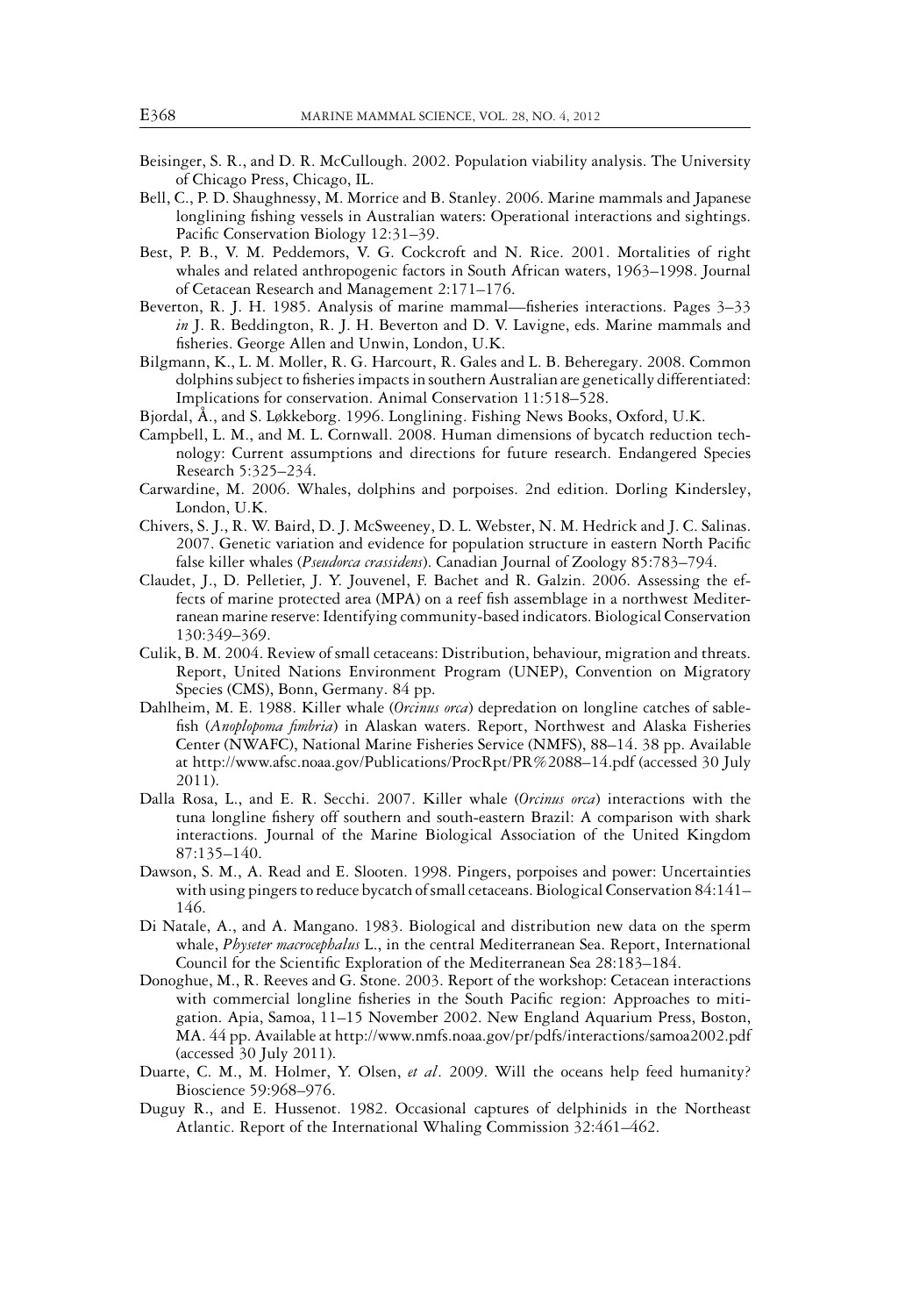- Dulau-Drouot, V., V. Boucaud and B. Rota. 2008. Cetacean diversity off La Reunion Island (France). Journal of the Marine Biological Association of the United Kingdom 88:1263– 1272.
- Earle, M. 1996. Ecological interactions between cetaceans and fisheries. Pages 167–204 *in* M. P. Simmonds and J. D. Hutchison, eds. The conservation of whales and dolphins: Science and practice. John Wiley and Sons, Chichester, U.K.
- Ebert, S., G. P. Metschies, D. Schmid and A. Wagner. 2009. International fuel prices. 6th edition. Report, Transport Policy Advisory Services, Federal Ministry for Economic Cooperation and Development, Eschborn, Germany.
- Food and Agriculture Organization. 2001. International plan of action to prevent, deter and eliminate illegal, unreported and unregulated fishing. Report, United Nations (UN) Food and Agriculture Organization (FAO), Rome, Italy. 24 pp. Available at http://www.fao.org/docrep/003/y1224e/y1224e00.htm (accessed 30 July 2011).
- Food and Agriculture Organization. 2009. The state of world fisheries and aquaculture 2008. Report, United Nations (UN) Food and Agriculture Organization (FAO), Rome, Italy. 196 pp. Available at ftp://ftp.fao.org/docrep/fao/011/i0250e/i0250e.pdf (accessed 30 July 2011).
- Forney, K. A., and D. Kobayashi. 2007. Updated estimates of mortality and injury of cetaceans in the Hawaii-based longline fishery, 1994–2005. NOAA Technical Memorandum NMFS-SWFSC-412. 30 pp.
- Garrison, L. 2007. Interactions between marine mammals and pelagic longline fishing gear in the U.S. Atlantic Ocean between 1992 and 2004. Fishery Bulletin 105:408–417.
- Gearin, P. J., M. E. Gosho, J. L. Laake, L. Cooke, R. L. Delong and K. M. Hughes. 2000. Experimental testing of acoustic alarms (pingers) to reduce bycatch of harbour porpoise, *Phocoena phocoena*, in the state of Washington. Journal of Cetacean Research and Management 2:1–10.
- Gilman, E., P. Gandini, C. Carboneras, G. Balogh, D. Leadbitter, and T. Neves. 2002. Incentive instruments for sustainable bycatch of sensitive species in longline fisheries. Proceedings of the Incentives Session, Second International Fishers' Forum, 19–22 November 2002. United States Western Pacific Regional Fishery Management Council, Honolulu, HI. 124 pp.
- Gilman, E., N. Brothers, G. McPherson and P. Dalzell. 2006. A review of cetacean interactions with longline gear. Journal of Cetacean Research and Management 8:215–223.
- Gosliner, M. L. 1999. The tuna-dolphin controversy. Pages 120–155 *in* J. R. Twiss and R.R. Reeves, eds. Conservation and management of marine mammals. Melbourne University Press, Melbourne, Australia.
- Guinet, C., P. Domenici, R. de Stephanis, L. Barrett-Lennard, J. K. B. Ford and P. Verborgh. 2007. Killer whale predation on bluefin tuna: Exploring the hypothesis of the endurance– exhaustion technique. Marine Ecology Progress Series 347:111–119.
- Hamer, D. J. 2009*a*. Update #1—October 2009: Whale-catch depredation mitigation project commences. Non-lethal options for mitigating catch depredation by toothed whales from pelagic longlines. pp. 1–4. Available at http://www. marinemammals.gov.au/\_\_data/assets/pdf\_file/0016/2518/1.-Update-Project-Background-and-Objectives.pdf (accessed 30 July 2011).
- Hamer, D. J. 2009*b*. Update #2—December 2009: First steps toward mitigating catch depredation by whales. Non-lethal options for mitigating catch depredation by toothed whales from pelagic longlines. pp. 5–18. Available at http://www. marinemammals.gov.au/\_\_data/assets/pdf\_file/0014/2930/2.-Update-Description-of-Problem-and-Possible-Solutions.pdf (accessed 30 July 2011).
- Hamer, D. J. 2010. Update #6—July 2010: PDMD progress. Non-lethal options for mitigating catch depredation by toothed whales from pelagic longlines. pp. 30–33. Available at http://www.marinemammals.gov.au/\_\_data/assets/pdf\_file/0018/29304/6.- Update-PDMD-Progress-3.pdf (accessed 30 July 2011).
- Hamer, D. J. 2011. Update #8—March 2011: Gearing up for sea trials. Non-lethal options for mitigating catch depredation by toothed whales from pelagic longlines. pp. 39–44.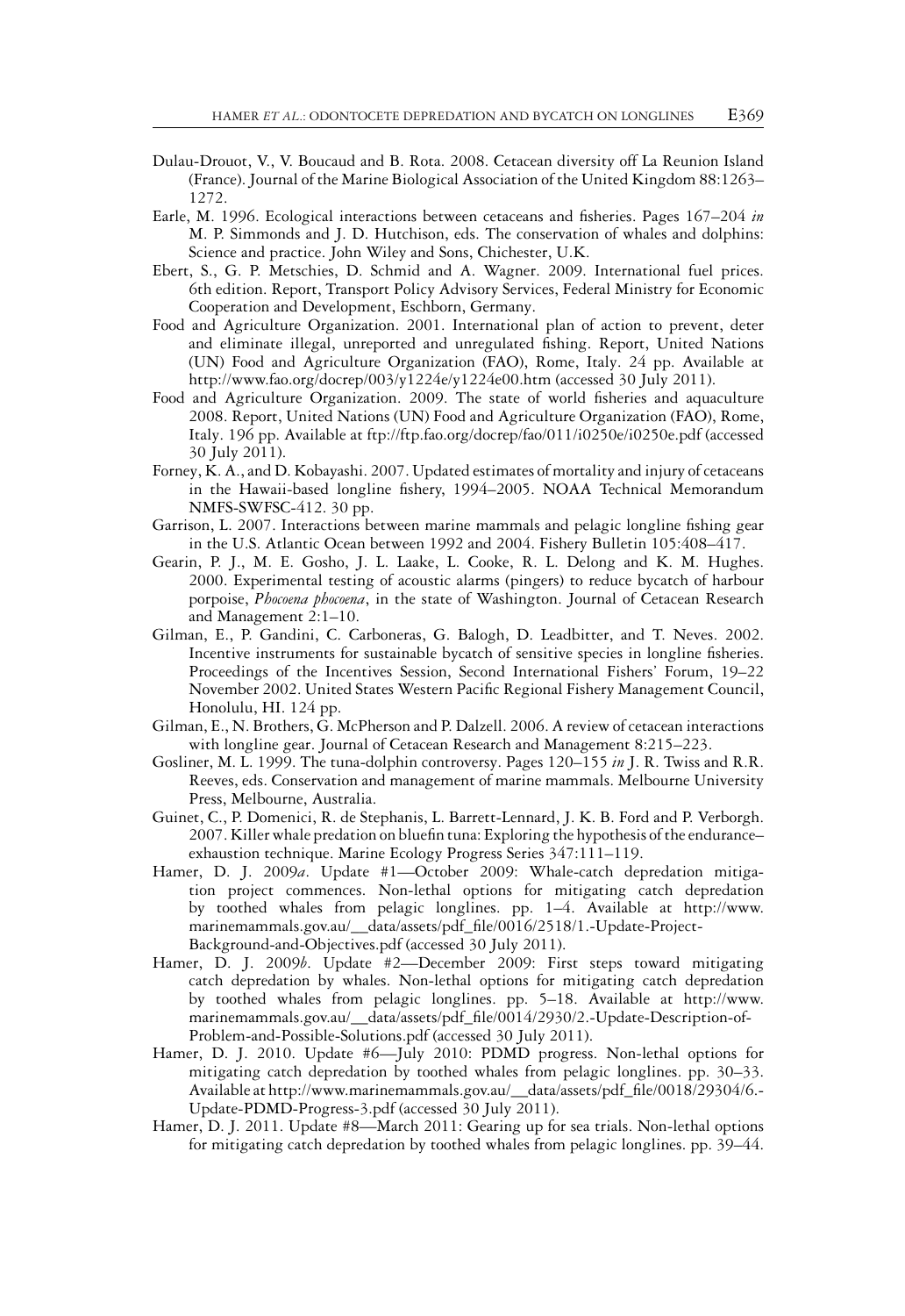Available at http://www.marinemammals.gov.au/\_\_data/assets/pdf\_file/0004/36976/8.- Update-Gearing-up-for-sea-trials-3.pdf (accessed 30 July 2011).

- Hamer, D. J., T. M.Ward and R. McGarvey. 2008. Measurement, management and mitigation of operational interactions between the South Australian sardine fishery and short-beaked common dolphins (*Delphinus delphis*). Biological Conservation 141:2865–2878.
- Hamer, D. J., A. Ivey and T. M. Ward. 2009. Operational interactions of the South Australian sardine fishery with the common dolphin: November 2004 to March 2009. Primary Industry and Resources South Australia. SARDI publication no. F2007/001098-2, Report Series no. 354, Government of South Australia, Adelaide, Australia. 32 pp.
- Hamer, D. J., T. M.Ward, P. D. Shaughnessy and S. R. Clark. 2011. Assessing the effectiveness of the Great Australian Bight Marine Park in protecting the endangered Australian sea lion (*Neophoca cinerea*) from bycatch mortality in shark gill nets. Endangered Species Research 14:203–216.
- Hernandez-Milian, G., S. Goetz, C. Varela-Dopico, *et al*. 2008. Results of a short study of interactions of cetaceans and longline fisheries in Atlantic waters: Environmental correlates of catches and depredation events. Hydrobiologia 612:251–268.
- Hucke-Gaete, R., C. A. Moreno and C. J. Arata. 2004. Operational interactions of sperm whales and killer whales with the Patagonian toothfish industrial fishery off southern Chile. CCAMLR Science 11:127–140.
- Indian Ocean Tuna Commission. 2007. Workshop on the depredation in the tuna longline fisheries in the Indian Ocean. Report, Indian Ocean Tuna Commission (IOTC), Victoria, Seychelles, 9–10 July 2007 (unpublished). 50 pp. Available at http://www. iotc.org/files/proceedings/2007/sc/IOTC-2007-SC-INF01.pdf (accessed 30 July 2011).
- Indian Ocean Tuna Commission. 2010. Kobe II bycatch workshop background paper. Marine mammals. IOTC-2010-WPEB-Inf13. 11 pp. Available at http://www. iotc.org/files/proceedings/2010/wpeb/IOTC-2010-WPEB-Inf13.pdf (accessed 30 July 2011).
- Iwashita, M., M. Iuone and Y. Iwasaki. 1963. On the distribution of *Orchinus* in the Northern and Southern Pacific equatorial waters as observed from reports on *Orchinus* predation. Bulletin of the Fisheries Research Laboratory, Tokai University 1:24–30.
- Jefferson, T. A. 1994. Marine mammals of the world. Report, United Nations (UN) Food and Agriculture Organisation (FAO), Rome, Italy. 320 pp.
- Jefferson, T. A., and B. E. Curry. 1996. Acoustic methods of reducing or eliminating marine mammal-fishery interactions: Do they work? Ocean and Coastal Management 31:41–70.
- Johnson, C. S., M. W. McManus and B. L. Scronce. 1982. Study of fish bite on the AN/BQR-15 towed array. Report, United States Naval Ocean Systems Center, NOSC-TR-867. 23 pp.
- Johnston, D. W., and T. H. Woodley. 1998. A survey of acoustic harassment device (AHD) use in the Bay of Fundy, NB, Canada. Aquatic Mammals 24:51–61.
- Kaschner, K. 2004. Modelling and mapping resource overlap between marine mammals and fisheries on a global level. Ph.D. thesis, University of British Columbia, Vancouver, Canada. 240 pp. Available at http://www2.fisheries.com/archive/grad/ abstracts/kaschnerthesis.pdf (accessed 30 July 2011).
- Kastelein, R. A., N. Jennings, W. C. Verboom, D. De Haan and N. M. Schooneman. 2006. Differences in the response of a striped dolphin (*Stenella coeruleoalba*) and a harbour porpoise (*Phocoena phocoena*) to an acoustic alarm. Marine Environmental Research 61:363–378.
- Klein, C. J., A. Chan, L. Kircher, *et al*. 2008. Striking a balance between biodiversity and socioeconomic viability in the design of marine protected areas. Conservation Biology 22:691–700.
- Kobe II. 2010. Kobe II workshop on bycatch. Report of the international workshop on tuna RFMO management of issues relating to bycatch. Doc. No. T-RFMO2\_ W3\_5rev1\_ENG. 23–25 June 2010. 19 pp. Available at http://www.wcpfc.int/ doc/eb-ip-05/report-international-workshop-tuna-rfmo-management-issues-relatingbycatch (accessed 30 July 2011).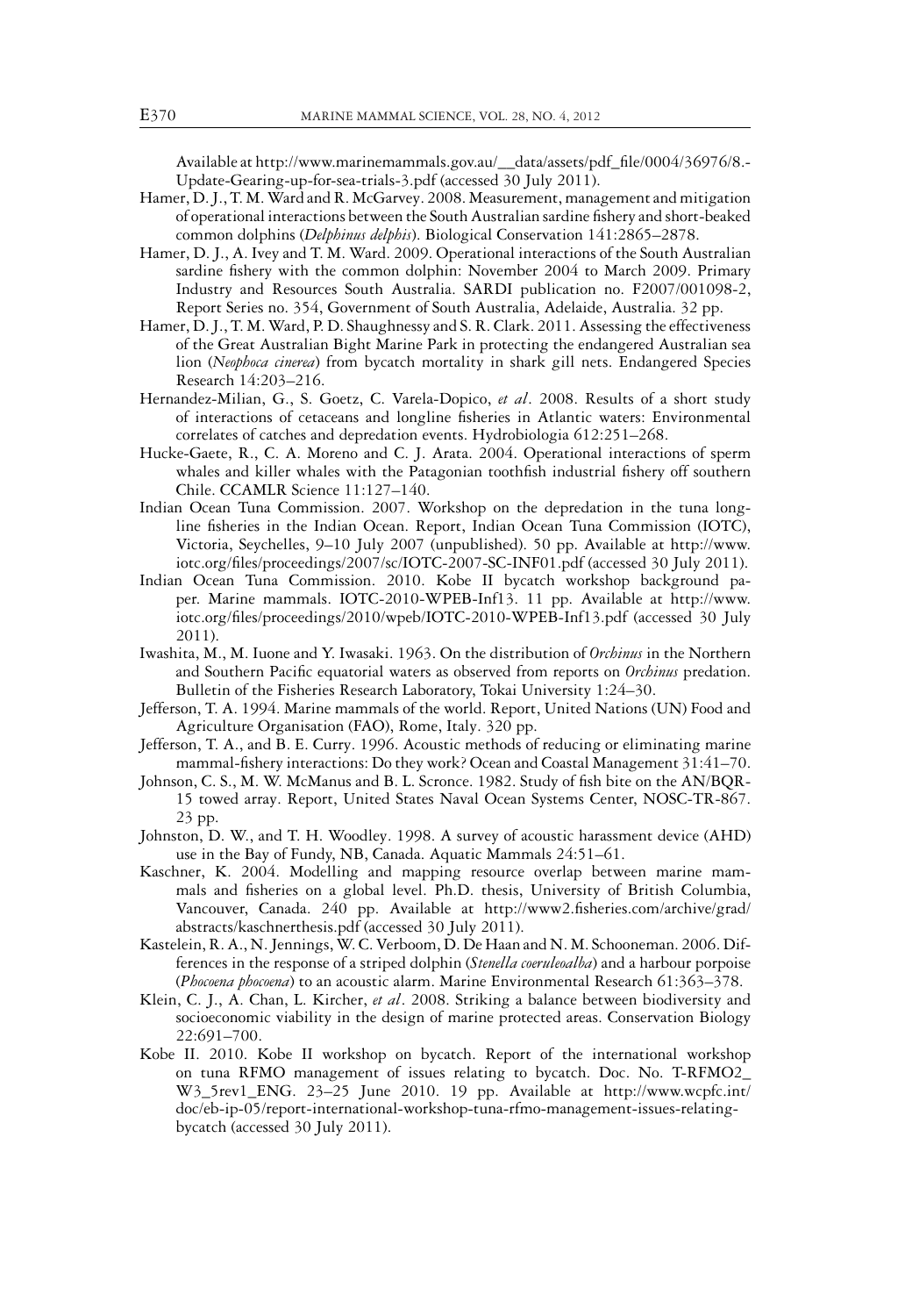- Kock, K.-H., M. G. Purves and G. Duhamel. 2006. Interactions between cetacean and fisheries in the Southern Ocean. Polar Biology 29:379–388.
- Kraus, S. D., A. J. Read, A. Solow, K. Baldwin, T. Spradlin, E. Anderson and J. Williamson. 1997. Acoustic alarms reduce porpoise morality. Nature 388:525.
- Krutzen, M., W. B. Sherwin, P. Berggren and N. Gales. 2004. Population structure in an inshore cetacean revealed by microsatellite and mtDNA analysis: Bottlenose dolphins (*Tursiops* sp.) in Shark Bay, Western Australia. Marine Mammal Science 20:28–47.
- Lauriano, G., L. Caramanna, M. Scarno and F. Andaloro. 2009. An overview of dolphin depredation in Italian artisanal fisheries. Journal of the Marine Biological Association of the United Kingdom 89:921–929.
- Leatherwood, S., R. R. Reeves and L. Foster. 1983. The Sierra Club handbook of dolphins and whales. Sierra Club Books, San Francisco, CA.
- Le Quesne, W. J. F. 2009. Are flawed MPAs any good or just a new way of making old mistakes? Journal of Marine Science 66:132–136.
- Lien, J., C. Hood, D. Pittman, *et al*. 1995. Sensory systems of aquatic mammals. Pages 349– 364 *in* R. A. Kastelein, J. A. Thomas and P. E. Nachtigall, eds. Field tests of acoustic devices on groundfish gillnets: Assessment of effectiveness in reducing harbour porpoise bycatch. De Spil, Woerden, The Netherlands.
- Lukoschek, V., N. Funahashi, S. Lavery, M. L. Dalebout, F. Cipriano and C. S. Baker. 2009. High proportion of minke whales sold on Japanese markets is due to illegal, unreported and unregulated exploitation. Animal Conservation 12:385–395.
- Mangel, J. C., J. Alfaro-Shigueto, K. Van Waerbeek, C. Caceres, S. Bearhop, M. J. Witt and B. J. Godley. 2010. Small cetacean captures in Peruvian artisanal fisheries: High despite protective legislation. Biological Conservation 143:136–143.
- Matkin, C. O. 1986. Killer whale interactions with the sablefish longline fishery in Prince William Sound, Alaska, 1985, with comments on the Bering Sea. Report, National Marine Mammal Laboratory, National Marine Fishery Service (NMFS), WA98115- 0700, 40-HANF-6-0068. 10 pp.
- McPherson, G. R., C. I. Clague, C. R. McPherson, *et al*. 2008. Reduction of interactions by toothed whales with fishing gear. Phase 1: Development and assessment of depredation mitigation devices around longlines. Report, Fisheries Research and Development Corporation (FRDC), 2003/016. 216 pp. Available at http://www.nmfs.noaa.gov/pr/interactions/fkwtrt/meeting2/mcpherson\_et\_al\_2003.pdf (accessed 30 July 2011).
- Miller, D. L. 2007. Reproductive biology and phylogeny of cetacea: Whales, porpoises and dolphins. Science Publishers, Enfield, NH.
- Mitchell, E. D. 1975. Porpoise, dolphin and small whale fisheries of the world: Status and problems. Report, International Union for the Conservation of Nature (IUCN). 129 pp.
- Mooney, T. A., A. F. Pacini and P. E. Nachtigall. 2009. False killer whale (*Pseudorca crassidens*) echolocation and acoustic disruption: Implications for longline bycatch and depredation. Canadian Journal of Zoology 87:726–733.
- Moore, J. E., T. M. Cox, R. L. Lewison, *et al*. 2010. An interview-based approach to assess marine mammal and turtle captures in artisanal fisheries. Biological Conservation 143:795–805.
- Moreno, C. A., R. Castro, L. J. Mujica and P. Reyes. 2008. Significant conservation benefits obtained from the use of a new fishing gear in the Chilean Patagonian toothfish fishery. CCAMLR Science 15:79–91.
- Morton, A. B., and H. K. Symonds. 2002. Displacement of *Orcinus orca* (L.) by high amplitude sound in British Columbia, Canada. Journal of Marine Science 59:71–80.
- Nielsen, B. K., and B. Møhl. 2006. Hull-mounted hydrophones for passive acoustic detection and tracking of sperm whales (*Physeter macrocephalus*). Applied Acoustics 67:1175–1186.
- Nishida, T., and M. Tanio. 2001. Summary of the depredation surveys for the tuna longline in the Indian and the Pacific Ocean based on the Japanese investigation cruises (1954, 1958 and 1966–81). Working Paper on Tropical Tunas, Indian Ocean Tuna Commission (IOTC). 17 pp.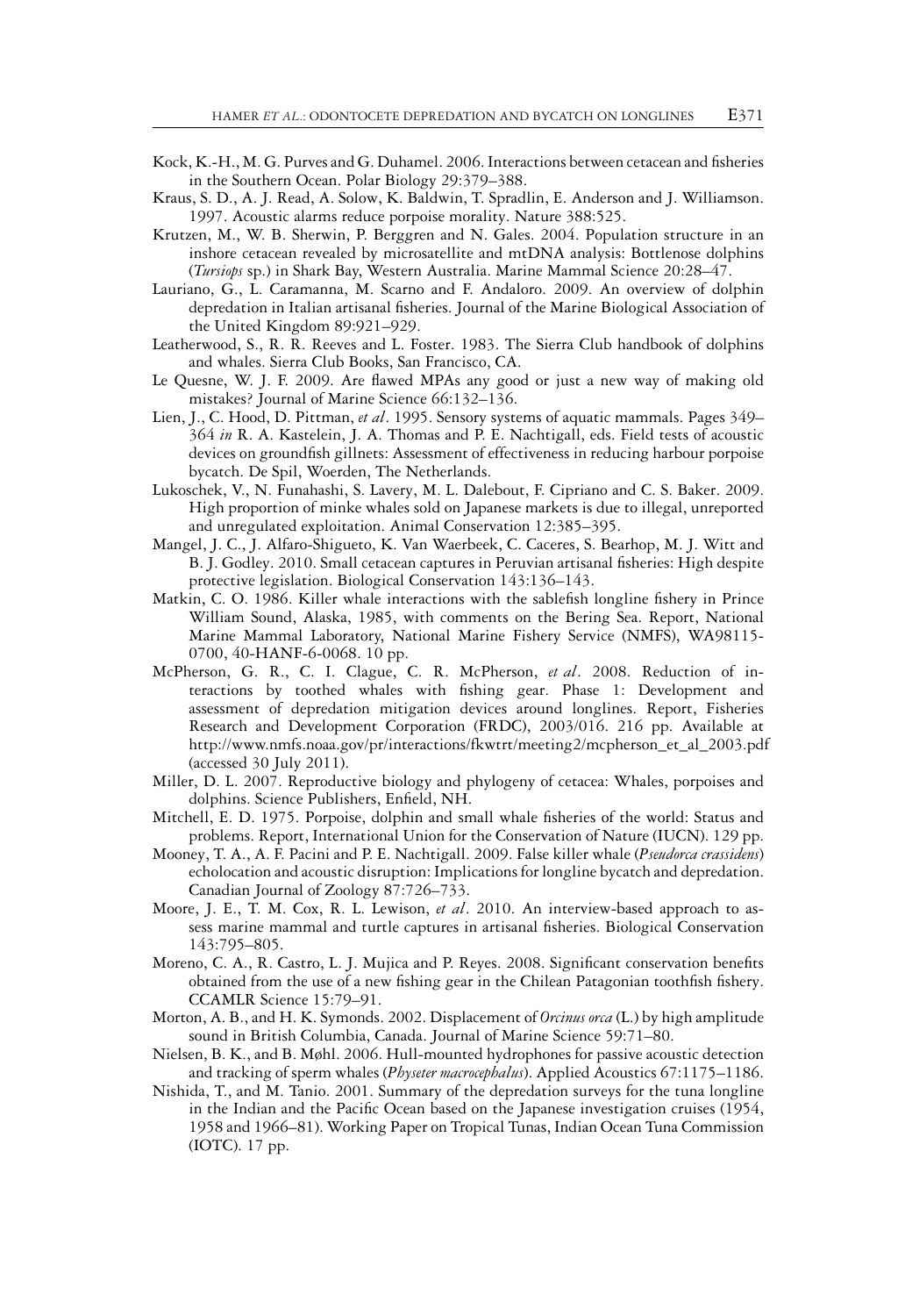- Northridge, S. P. 1984. World review of interactions between marine mammals and fisheries. Report #251, United Nations (UN) Food and Agriculture Organization (FAO), Rome, Italy. 190 pp.
- Northridge, S. P. 1991. An updated world review of interactions between marine mammals and fisheries. Report # 251, supplement 1, United Nations (UN) Food and Agriculture Organization (FAO), Rome, Italy. 58 pp.
- Northridge, S. P., and R. J. Hofman. 1999. Marine mammal interactions with fisheries. Pages 99–119 *in* J. R. Twiss and R. R. Reeves, eds. Conservation and management of marine mammals. Melbourne University Press, Melbourne, Australia.
- Nowacek, D. P., L. H. Thorne, D. W. Johnston and P. L. Tyack. 2007. Response of cetaceans to anthropogenic noise. Mammal Review 37:81–115.
- Perves, M. G., D. J. Agnew, E. Baluerias and C. J. Moreno. 2004. Killer whale (*Orcinus orca*) and sperm whale (*Physeter macrocephalus*) interactions with longline vessels in the Patagonian toothfish fishery at South Georgia, South Atlantic. CCAMLR Science 11:111–126.
- Pilot, M., M. E. Dalheim and A. R. Heolzel. 2010. Social cohesion among kin, gene flow without dispersal and the evolution of population genetic structure in the killer whale (*Orcinus orca*). Journal of Evolutionary Biology 23:20–31.
- Pimper, L. E., C. S. Baker, R. N. P. Goodall, C. Olavarria and M. I. Remis. 2010. Mitochondrial DNA variation and population structure of Commerson's dolphins (*Cephalorhynchus commersonii*) in their southernmost distribution. Conservation Genetics 11:2157–2168.
- Price, G. R. 1981. Implications of a critical level in the ear for assessment of noise hazard at high intensities. Journal of the Acoustical Society of America 69:171–177.
- Ramos-Cartelle, A., and J. Mejuto. 2008. Interaction of the false killer whale (*Pseudorca crassidens*) and the depredation on the swordfish catches of the Spanish surface longline fleet in the Atlantic, Indian and Pacific Oceans. Report, International Commission for the Conservation of Atlantic Tunas (ICCAT), Collective Volume of Scientific Papers (SCRS/2007/025), 62(6):1721–1783. Available at http://www.iccat. es/Documents/CVSP/CV062\_2008/no\_6/CV062061721.pdf (accessed 30 July 2011).
- Read, A. J. 2005. Bycatch and depredation. Pages 5–17 *in* J. E. Reynolds, W. F. Perrin, R. R. Reeves, S. Montgomery and T. J. Ragen, eds. Marine mammal research: Conservation beyond crisis. Johns Hopkins University Press, Baltimore, MD.
- Read, A. J., P. Drinker and S. Northridge. 2006. Bycatch of marine mammals in US and global fisheries. Biological Conservation 20:163–169.
- Reeves, R. R., S. Leatherwood and W. F. Perrin. 1994. Dolphins, porpoises and whales. 1994– 1998 Action plan for the conservation of cetaceans. Report, IUCN/SSC Cetacean Specialist Group. International Union for the Conservation of Nature, Gland. 91 pp. Available at http://data.iucn.org/dbtw-wpd/edocs/1994–014.pdf (accessed 30 July 2011).
- Reeves, R. R., S. Leatherwood and R. W. Baird. 2009. Evidence of possible decline since 1989 in false killer whales (*Pseudorca crassidens*) around the main Hawaiian Islands. Pacific Science 63:253–261.
- Roche, C., C. Guinet, N. Gasco and G. Duhamel. 2007. Marine mammals and demersal longline fishery interactions in the Crozet and Kerguelen exclusive economic zones: An assessment of depredation levels. CCAMLR Science 14:67–82.
- Secchi, E. R., and T. J. Vaske. 1998. Killer whale (*Orcinus orca*) sightings and depredation on tuna and swordfish longline catches in southern Brazil. Aquatic Mammals 24:117–122.
- Secchi, E. R., J. Y. Wang, L. Dalla Rosa, S.-C. Yang and R. R. Reeves. 2005. Global review of interactions between cetaceans and longline fisheries: Preliminary data. Report, International Whaling Commission (IWC), SC/57/SC3. 8 pp.
- Shaughnessy, P. D., R. Kirkwood, M. Cawthorn, C. Kemper and D. Pemberton. 2003. Pinnipeds, cetaceans and fisheries in Australia: A review of operational interactions. Pages 136–152 *in* N. Gales, M. Hindell and R. Kirkwood, eds. Marine mammals: Fisheries, tourism and management issues. CSIRO Publishing, Melbourne, Australia.
- Shaughnessy, P. D., S. D. Goldsworthy, D. J. Hamer, B. Page and R. R. McIntosh. 2011. Australian sea lions *Neophoca cinerea* at colonies in South Australia: Distribution, abundance and trends, 2004 to 2008. Endangered Species Research 13:87–98.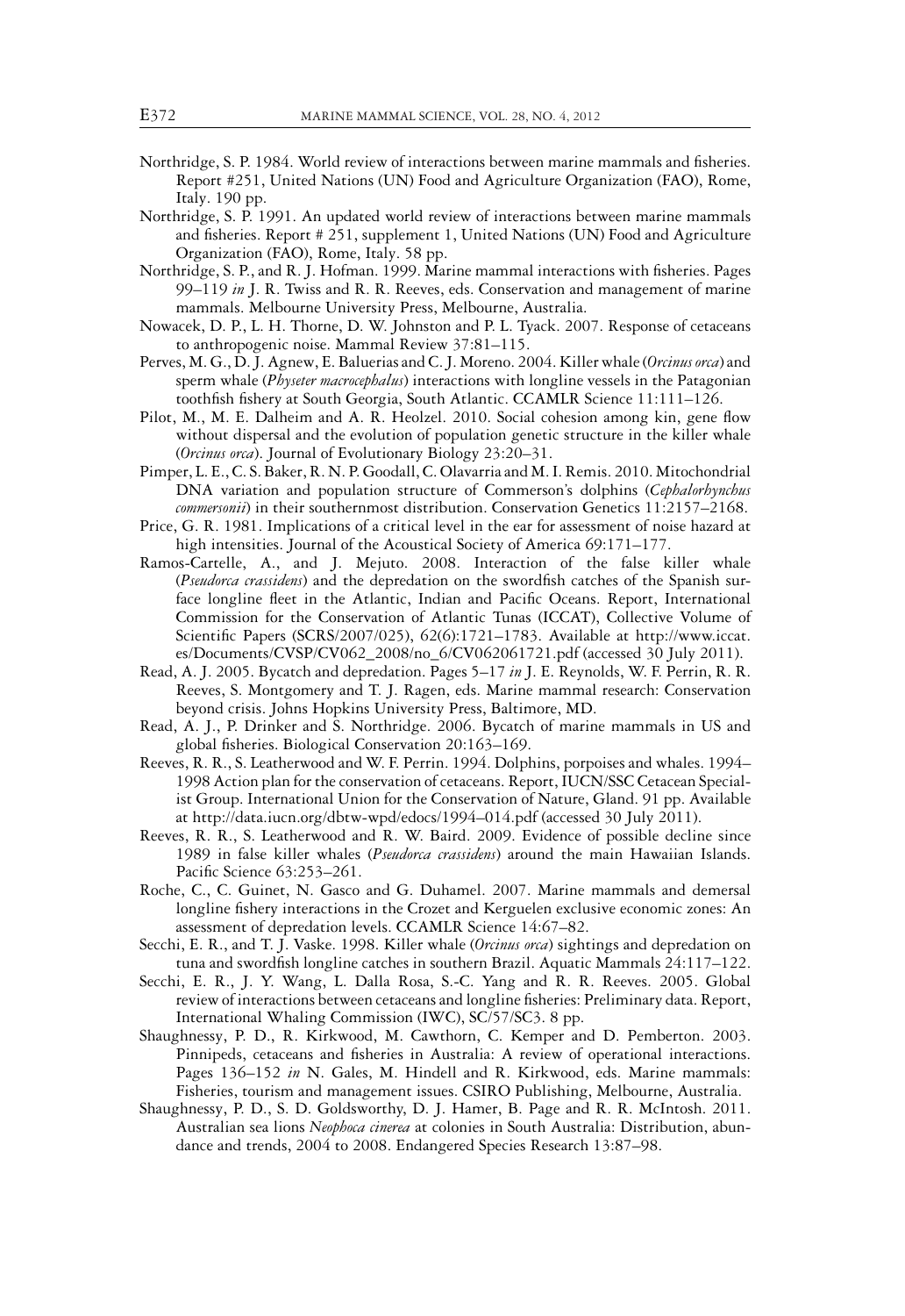- Sigler, M. F., C. R. Lunsford, J. M. Straley and J. B. Liddle. 2008. Sperm whale depredation of sablefish longline gear in the northeast Pacific Ocean. Marine Mammal Science 24: 16–27.
- Sivasubramaniam, K. 1964. Predation of tuna longline catches in the Indian Ocean, by killer whales and sharks. Bulletin of the Fisheries Research Station 17:221–236.
- South Pacific Regional Environment Program. 2002. Plan of action and priorities for research to reduce depredation on longlines by cetaceans. Pages 26–34 *in* M. Donoghue, R. R. Reeves and G. Stone, eds. Report of the workshop: Cetacean interactions with commercial longline fisheries in the South Pacific region: Approaches to mitigation. Apia, Samoa, 11–15 November 2002. New England Aquarium Press, Boston, MA. 44 pp. Available at http://www.nmfs.noaa.gov/pr/pdfs/interactions/samoa2002.pdf (accessed 30 July 2011).
- Straley, J., T. O'Connell, G. Beam, S. Mesnick, A. Allen and E. Mitchell. 2002. Sperm whale depredation in the demersal longline fishery for sablefish in the Gulf of Alaska: Research needs and approaches to mitigation. Pages 7–8 *in* M. Donoghue, R. R. Reeves and G. Stone, eds. Report of the workshop: Cetacean interactions with commercial longline fisheries in the South Pacific region: Approaches to mitigation. Apia, Samoa, 11–15 November 2002. New England Aquarium Press, Boston, MA. 44 pp. Available at http://www.nmfs.noaa.gov/pr/pdfs/interactions/samoa2002.pdf (accessed 30 July 2011).
- Thode, A., J. Straley, C. O. Tiemann, K. Folkert and V. O'Connell. 2007. Observations of potential acoustic cues that attract sperm whales to longline fishing in the Gulf of Alaska. Journal of the Acoustical Society of America 122:1265–1277.
- Tilzey, R., S. D. Goldsworthy, M. Cawthorn, *et al*. 2006. Assessment of seal-fishery interactions in the winter blue grenadier fishery off west Tasmania and the development of fishing practices and seal exclusion devices to mitigate seal bycatch by factory trawlers. Report, Fisheries Research and Development Corporation (FRDC), Project no. 2001/008. Bureau of Rural Sciences (BRS). 69 pp. Available at http://adl.brs.gov.au/brsShop/data/frdc\_final\_reportv2.pdf (accessed 30 July 2011).
- Tixier, P., N. Gasco, G. Duhamel and C. Guinet. 2009. Interactions of Patagonian toothfish fisheries with killer whales and sperm whales in Crozet Exclusive Economic Zone: An assessment of depredation levels and insights on possible mitigation solutions. Report, Secretariat of the Convention for the Conservation of Antarctic Marine Living Resources (CCAMLR), #WG-IMAF-09/12 (unpublished). 30 pp. Available at http://www.ccamlr.org/ccamlr\_science/Vol-17–2010/10Tixier-et-al.pdf (accessed 30 July 2011).
- Trippel, E. A., M. B. Strong, J. M. Terhune and J. D. Conway. 1999. Mitigation of harbour porpoise (*Phocoena phocoena*) bycatch in the gillnet fishery in the lower Bay of Fundy. Canadian Journal of Fisheries and Aquatic Sciences 56:113–123.
- United Nations. 2009. World population prospects: The 2008 revision. Population Newsletter No. 87, Population Division, United Nations (UN), New York, NY. 20 pp.
- Visser, I. N. 2000. Killer whale (*Orchinus orca*) interactions with longline fisheries in New Zealand waters. Aquatic Mammals 26:241–252.
- Wade, P. R. 2002. Population dynamics. Pages 974–979 *in* W. F. Perrin, B. Wursig and J. G. ¨ M. Thewissen, eds. Encyclopedia of marine mammals. Academic Press, San Diego, CA.
- Ward, P., and S. Hindmarsh. 2007. An overview of historical changes in the fishing gear and practices of pelagic longliners, with particular reference to Japan's Pacific fleet. Reviews in Fish Biology and Fisheries 17:501–516.
- Waring, G. T., E. Josephson, C. P. Fairfield and K. M. Foley. 2006. U.S. Atlantic and Gulf of Mexico marine mammal stock assessments—2005. Report, National Oceanographic and Atmospheric Administration (NOAA), NMFS-NE-194, Washington, DC. 346 pp. Available at http://www.nefsc.noaa.gov/publications/tm/tm213/tm213.pdf (accessed 30 July 2011).